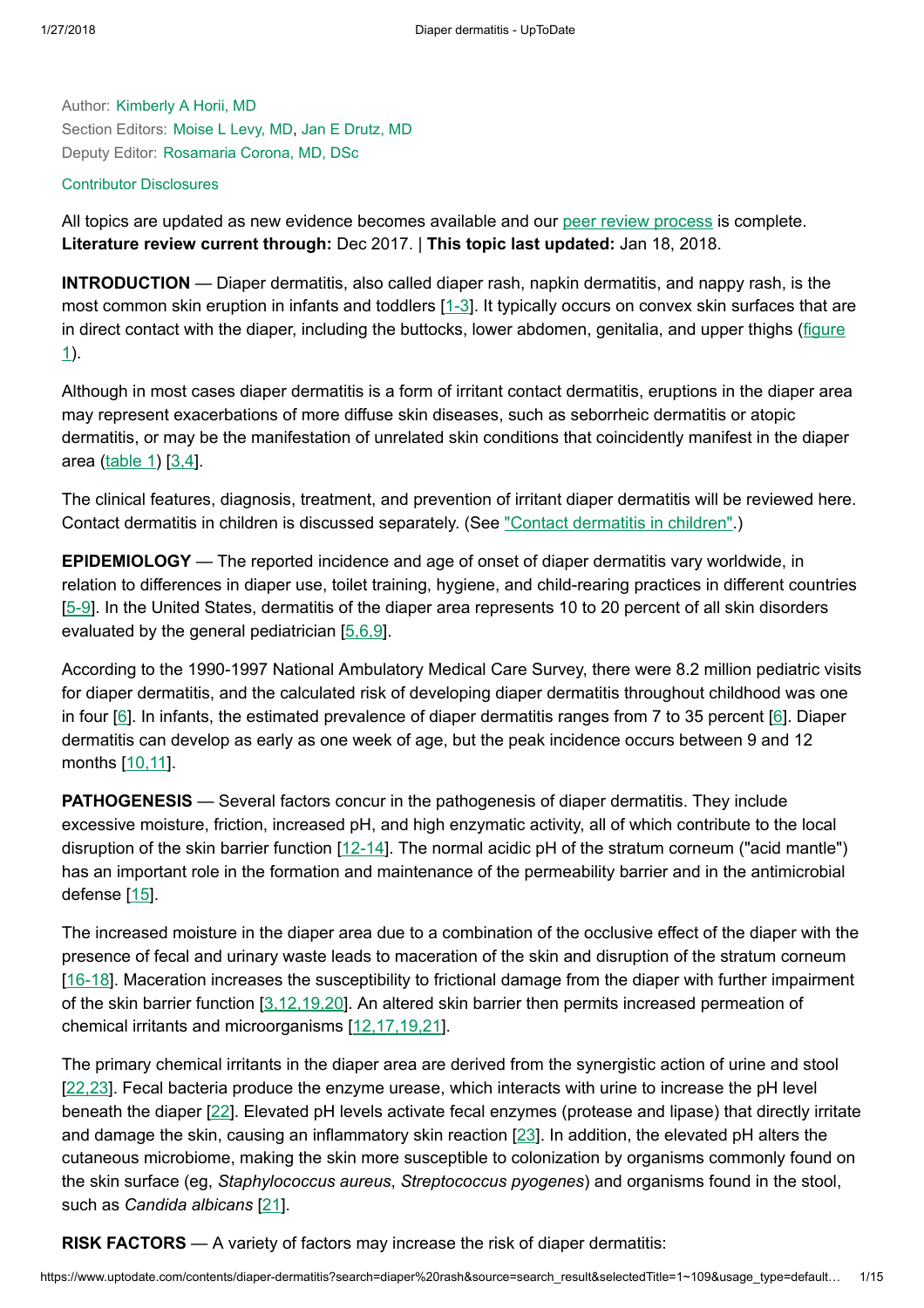- Infants with diarrhea or chronic stooling have an increased risk of developing diaper dermatitis due to continuous local skin irritation [\[24,25](https://www.uptodate.com/contents/diaper-dermatitis/abstract/24,25)].
- Dietary factors also may play a role. Breast-fed infants have a lower incidence of diaper dermatitis than formula-fed infants, possibly because breast-fed infants have lower stool pH [\[22](https://www.uptodate.com/contents/diaper-dermatitis/abstract/22)].
- Recent use of broad-spectrum antibiotics may predispose infants to develop diaper dermatitis by increasing the risk of developing diarrhea and secondary yeast infections [\[26](https://www.uptodate.com/contents/diaper-dermatitis/abstract/26)].

CLINICAL FEATURES — Irritant diaper dermatitis typically occurs on convex skin surfaces that are in direct contact with the diaper [\(picture](https://www.uptodate.com/contents/image?imageKey=DERM%2F90046&topicKey=DERM%2F5795&search=diaper+rash&rank=1%7E109&source=see_link) 1) [\[16,17](https://www.uptodate.com/contents/diaper-dermatitis/abstract/16,17)]. These locations include the buttocks, lower abdomen, genitalia, and upper thighs ([figure](https://www.uptodate.com/contents/image?imageKey=PEDS%2F58898&topicKey=DERM%2F5795&search=diaper+rash&rank=1%7E109&source=see_link) 1). The skin folds (areas not in direct contact with the diaper) are classically spared [[9\]](https://www.uptodate.com/contents/diaper-dermatitis/abstract/9). "Tidewater dermatitis" describes a pattern of erythema and scaling at the diaper margin due to friction and cycles of wetness and dryness in the affected areas [\[1,27](https://www.uptodate.com/contents/diaper-dermatitis/abstract/1,27)].

The severity of irritant diaper dermatitis ranges from mild asymptomatic erythema to severe inflammation [[2\]](https://www.uptodate.com/contents/diaper-dermatitis/abstract/2):

- Mild diaper dermatitis Mild diaper dermatitis is characterized by scattered erythematous papules or mild asymptomatic erythema over limited skin areas with minimal maceration and frictional irritation [\(picture](https://www.uptodate.com/contents/image?imageKey=DERM%2F101457&topicKey=DERM%2F5795&search=diaper+rash&rank=1%7E109&source=see_link) 2).
- Moderate diaper dermatitis Moderate diaper dermatitis is characterized by more extensive erythema with maceration or superficial erosions ([picture](https://www.uptodate.com/contents/image?imageKey=DERM%2F90046&topicKey=DERM%2F5795&search=diaper+rash&rank=1%7E109&source=see_link) 1). Pain and discomfort are associated symptoms.
- Severe diaper dermatitis Severe diaper dermatitis is characterized by extensive erythema with a glossy appearance, painful erosions, papules, and nodules [\(picture](https://www.uptodate.com/contents/image?imageKey=DERM%2F101505%7EDERM%2F101506&topicKey=DERM%2F5795&search=diaper+rash&rank=1%7E109&source=see_link) 3A-B).

Rare presentations of severe chronic irritant diaper dermatitis in children usually older than six months and adults with urinary or fecal incontinence include  $[3,28]$  $[3,28]$ :

- Jacquet's erosive diaper dermatitis Jacquet's erosive diaper dermatitis is characterized by well-demarcated papules, nodules, and punched-out ulcerations in the perineal region [\(picture](https://www.uptodate.com/contents/image?imageKey=DERM%2F90044&topicKey=DERM%2F5795&search=diaper+rash&rank=1%7E109&source=see_link) 4) [\[29](https://www.uptodate.com/contents/diaper-dermatitis/abstract/29)]. Factors contributing to the development of Jacquet's erosive dermatitis include urinary incontinence, infrequent diaper changing, and chronic stooling. Jacquet's diaper dermatitis usually is treated in the same manner as irritant diaper dermatitis [[30\]](https://www.uptodate.com/contents/diaper-dermatitis/abstract/30). (See ['Management'](https://www.uptodate.com/contents/diaper-dermatitis?search=diaper%20rash&source=search_result&selectedTitle=1~109&usage_type=default&display_rank=1#H24) below.)
- Granuloma gluteale infantum Granuloma gluteale infantum presents with characteristic reddishpurple nodules in the inguinal folds, scrotum, buttocks, and medial thighs and is usually seen between two and nine months of age ([picture](https://www.uptodate.com/contents/image?imageKey=DERM%2F90045&topicKey=DERM%2F5795&search=diaper+rash&rank=1%7E109&source=see_link) 5) [[31,32\]](https://www.uptodate.com/contents/diaper-dermatitis/abstract/31,32). Numerous precipitating factors have been identified, including the use of high-potency topical corticosteroids and preexisting candidal infections [\[32,33](https://www.uptodate.com/contents/diaper-dermatitis/abstract/32,33)]. Although granuloma gluteale infantum may clinically resemble a neoplastic process, it is considered a benign inflammatory dermatosis. Skin biopsy may help confirm the diagnosis. It may improve with the avoidance of inciting factors and aggressive barrier protection. (See ['Management'](https://www.uptodate.com/contents/diaper-dermatitis?search=diaper%20rash&source=search_result&selectedTitle=1~109&usage_type=default&display_rank=1#H24) below.)
- Pseudoverrucous papules and nodules Pseudoverrucous papules and nodules present as multiple shiny, white-gray, wart-like papules and nodules on an erythematous background located in the genital area ([picture](https://www.uptodate.com/contents/image?imageKey=DERM%2F101508&topicKey=DERM%2F5795&search=diaper+rash&rank=1%7E109&source=see_link) 6) [[34\]](https://www.uptodate.com/contents/diaper-dermatitis/abstract/34). They have been reported in the peristomal area of patients with urostomy and in incontinent children and adults [[35-40](https://www.uptodate.com/contents/diaper-dermatitis/abstract/35-40)].

A newly described form of irritant diaper dermatitis presenting with vesiculobullous lesions associated with cloth diapers has been reported [[41\]](https://www.uptodate.com/contents/diaper-dermatitis/abstract/41).

Clinical course — The course of diaper dermatitis is typically episodic. Each episode of mild to moderate diaper dermatitis treated with conventional therapies has an average duration of two to three days. Diaper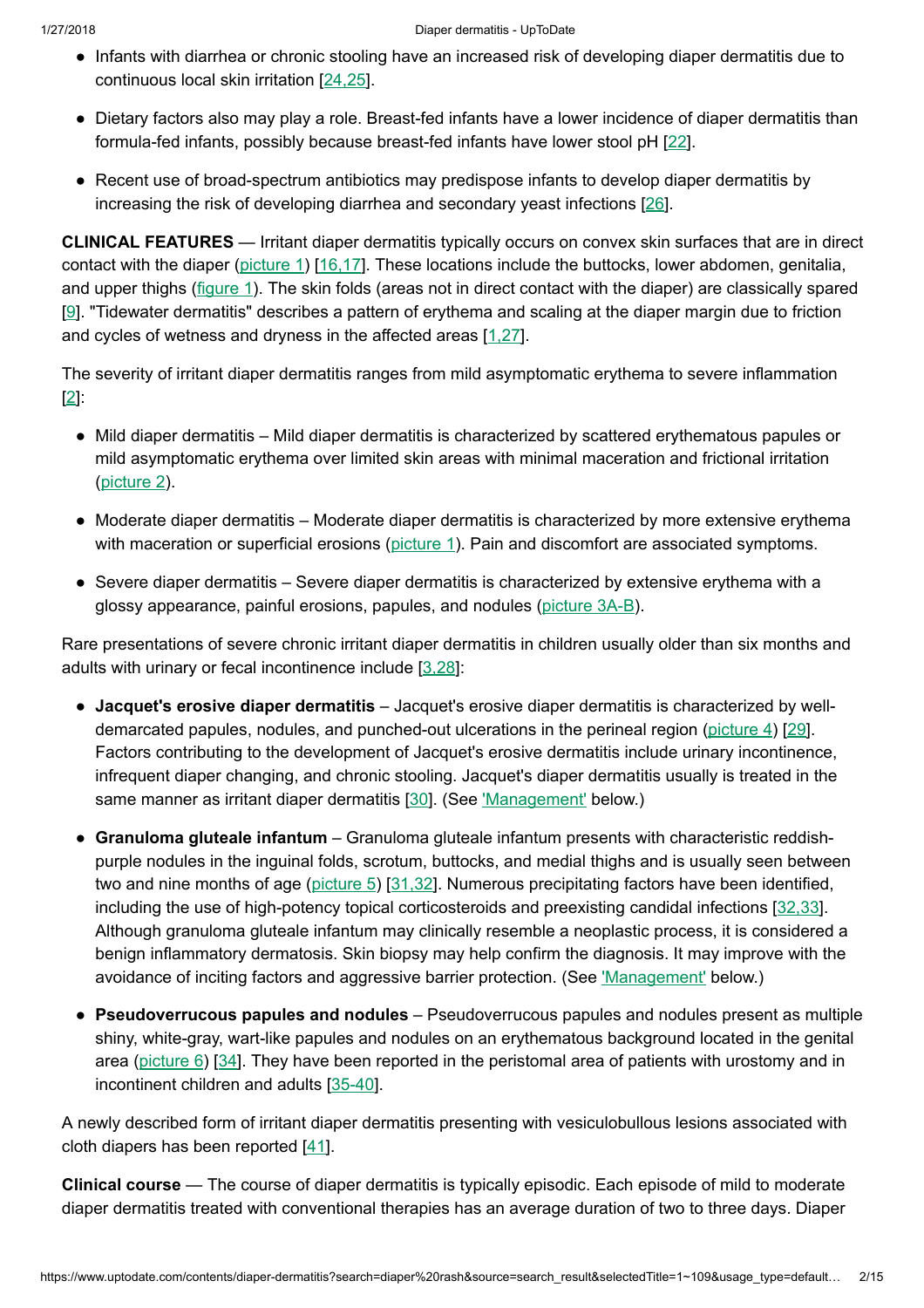dermatitis that persists for more than three days despite standard treatment may be secondarily infected with C. albicans.

Secondary infection — If irritant dermatitis is left untreated for more than three days, it may become secondarily infected with microorganisms such as C. albicans or, less frequently, S. aureus, S. pyogenes, or herpes simplex virus [[19,42\]](https://www.uptodate.com/contents/diaper-dermatitis/abstract/19,42).

• Candidal infection – Candida superinfection classically presents with beefy red plaques, satellite papules, and superficial pustules that leave a collarette of scale once ruptured ( $picture 7$ ) [\[1](https://www.uptodate.com/contents/diaper-dermatitis/abstract/1)]. In contrast to simple irritant diaper dermatitis, [candidal infections](https://www.uptodate.com/contents/image?imageKey=DERM%2F101460%7EPEDS%2F59361&topicKey=DERM%2F5795&search=diaper+rash&rank=1%7E109&source=see_link) commonly involve the skin folds (picture 8A-B). There also may be a history of diarrhea, recent antibiotic use, or oral thrush. Diagnosis usually is based on the clinical presentation, but may be confirmed by potassium hydroxide (KOH) preparation demonstrating pseudohyphae or by fungal culture [\(picture](https://www.uptodate.com/contents/image?imageKey=PC%2F79879%7EPC%2F50344&topicKey=DERM%2F5795&search=diaper+rash&rank=1%7E109&source=see_link) 9A-B).

Persistent candidal diaper rash in young children may be a sign of type 1 diabetes mellitus, chronic [mucocutaneous](https://www.uptodate.com/contents/epidemiology-presentation-and-diagnosis-of-type-1-diabetes-mellitus-in-children-and-adolescents?source=see_link) candidiasis, or an underlying immune deficiency. (See "Epidemiology, presentation, and diagnosis of type 1 diabetes mellitus in children and adolescents" and "Chronic mucocutaneous candidiasis", section on 'Clinical features of AIRE [deficiency/APECED'.\)](https://www.uptodate.com/contents/chronic-mucocutaneous-candidiasis?sectionName=Clinical+features+of+AIRE+deficiency%2FAPECED&anchor=H571998&source=see_link#H571998)

• Impetigo – Secondary infection from S. aureus and, less frequently, from S. pyogenes also may develop in the diaper region. Hallmarks of impetigo include 1 to 2 mm fragile pustules and honeycolored, crusted erosions. Bullous impetigo describes large, flaccid, pus-filled bullae that tend to rupture easily, leaving erosions with a collarette of scale [\(picture](https://www.uptodate.com/contents/image?imageKey=DERM%2F81483%7EDERM%2F101462&topicKey=DERM%2F5795&search=diaper+rash&rank=1%7E109&source=see_link) 10A-B). Gram stain and bacterial culture of a pustule should be performed to confirm the diagnosis. (See ["Impetigo".](https://www.uptodate.com/contents/impetigo?source=see_link))

Young infants with bacterial diaper dermatitis may require additional evaluation for serious bacterial illness if they are febrile and/or [ill-appearing](https://www.uptodate.com/contents/febrile-infant-younger-than-90-days-of-age-outpatient-evaluation?source=see_link) (eg, lethargic, hypotonic, irritable). (See "Febrile infant (younger than 90 days of age): Outpatient evaluation" and "Approach to the [ill-appearing](https://www.uptodate.com/contents/approach-to-the-ill-appearing-infant-younger-than-90-days-of-age?source=see_link) infant (younger than 90 days of age)".)

- Streptococcal perianal dermatitis Infants, preschool-, and school-aged children may develop perianal group A streptococcal infection [\(picture](https://www.uptodate.com/contents/image?imageKey=DERM%2F101598&topicKey=DERM%2F5795&search=diaper+rash&rank=1%7E109&source=see_link) 11) [\[43,44](https://www.uptodate.com/contents/diaper-dermatitis/abstract/43,44)]. Clinical features include a bright red, sharply demarcated perianal or perineal erythema, sometimes associated with perirectal fissures, blood-streaked stools, pruritus, and pain with defecation [\[43-47](https://www.uptodate.com/contents/diaper-dermatitis/abstract/43-47)]. Some children present with intermittent episodes of irritability [[48\]](https://www.uptodate.com/contents/diaper-dermatitis/abstract/48). The patient and/or household contacts may have a history of recurrent streptococcal pharyngitis [\[46](https://www.uptodate.com/contents/diaper-dermatitis/abstract/46)]. Treatment with antibiotics is required.
- Herpes simplex virus infection Herpes simplex virus infection may manifest with vesicular, papular, or pustular lesions in the diaper area. Herpes simplex virus infection in the diaper area is a possible manifestation of child abuse. (See ["Clinical manifestations](https://www.uptodate.com/contents/clinical-manifestations-and-diagnosis-of-herpes-simplex-virus-type-1-infection?source=see_link) and diagnosis of herpes simplex virus type 1 infection" and "Evaluation of [sexual abuse](https://www.uptodate.com/contents/evaluation-of-sexual-abuse-in-children-and-adolescents?source=see_link) in children and adolescents".)

EVALUATION — The evaluation of the child with skin inflammation involving the diaper area is focused on determining whether the eruption is a typical irritant contact dermatitis, or the exacerbation of a more diffuse skin disease (eg, seborrheic dermatitis, atopic dermatitis), or the manifestation of unrelated skin conditions that coincidently manifest in the diaper area ([table](https://www.uptodate.com/contents/image?imageKey=PEDS%2F81540&topicKey=DERM%2F5795&search=diaper+rash&rank=1%7E109&source=see_link) 1) [[3,4,49\]](https://www.uptodate.com/contents/diaper-dermatitis/abstract/3,4,49). (See ['Differential diagnosis'](https://www.uptodate.com/contents/diaper-dermatitis?search=diaper%20rash&source=search_result&selectedTitle=1~109&usage_type=default&display_rank=1#H59215440) below.)

Aspects of the history that can help identify contributing factors and support or exclude non-diaperassociated dermatitis include [\[16,43,50,51](https://www.uptodate.com/contents/diaper-dermatitis/abstract/16,43,50,51)]:

- Associated symptoms (eg, diarrhea).
- Systemic symptoms.
- Information about diapers and diapering: type of diaper, how often diapers are changed, method of laundering cloth diapers (if cloth diapers are used).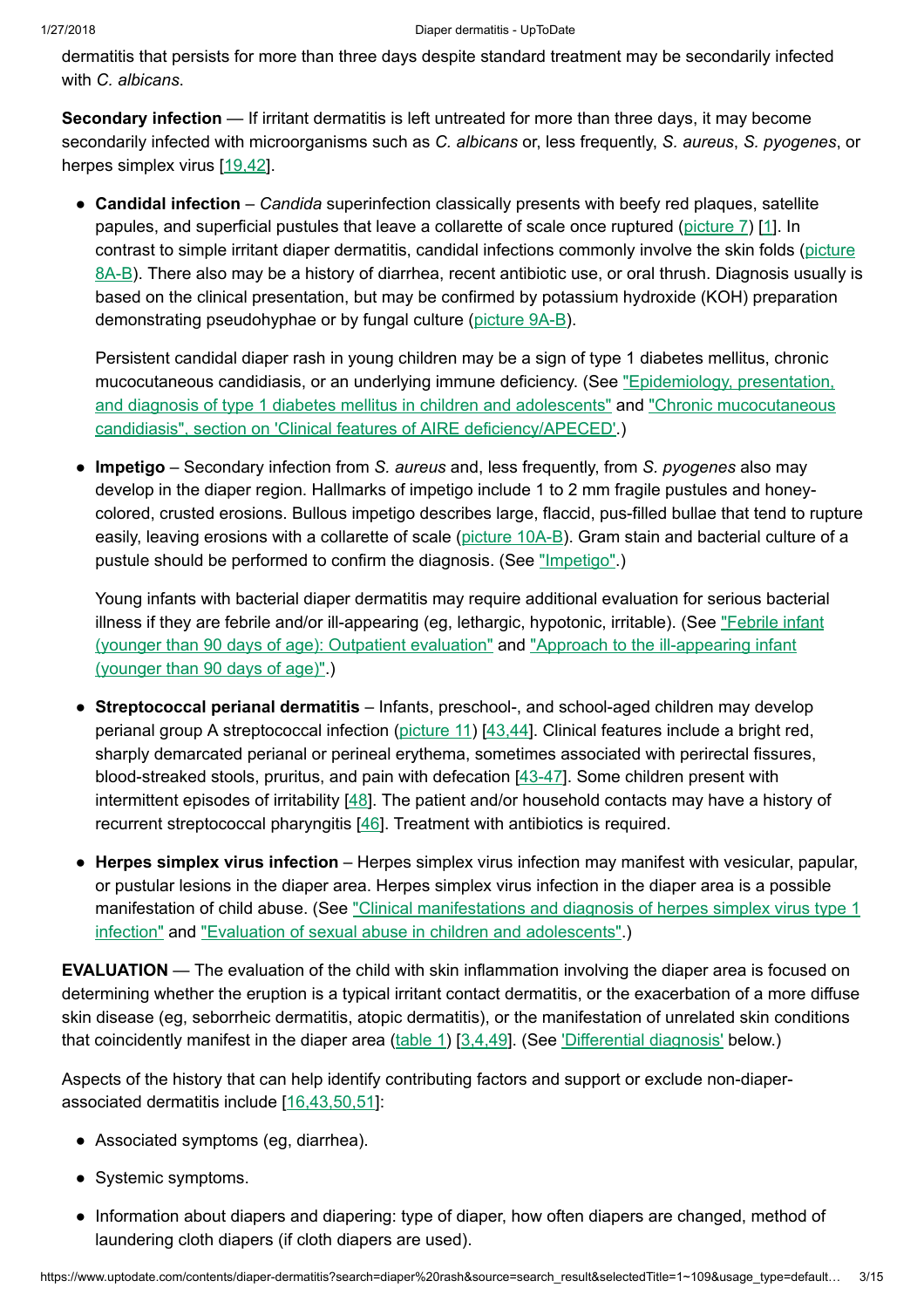- Information about how the diaper area is cleansed (eg, soaps, cleansers, washcloths, wipes, etc).
- Exposure to contagious disease (eg, scabies, herpes simplex virus).
- Past history of dermatologic, allergic, or infectious illnesses.
- Family history (eg, psoriasis, atopy).
- Antibiotic use (predisposes to candidal dermatitis and diarrhea).
- Previous therapies that have been used for the diaper dermatitis. It may be helpful to have caregivers bring all of the products being used in the diaper area to the office, since some topical "home remedies" are toxic to infant skin or have the potential for systemic toxicity with percutaneous absorption (eg, boric acid, [camphor,](https://www.uptodate.com/contents/camphor-drug-information?source=see_link) phenol, salicylates, and baking soda). (See Harmful products' below.)

Laboratory tests usually are not necessary in the evaluation of irritant diaper dermatitis. However, they may help confirm the etiology in atypical or recalcitrant cases [50.51]:

- Potassium hydroxide (KOH) preparation and fungal culture of skin scrapings for Candida (picture 9A-B). (See ["Clinical manifestations](https://www.uptodate.com/contents/image?imageKey=PC%2F79879%7EPC%2F50344&topicKey=DERM%2F5795&search=diaper+rash&rank=1%7E109&source=see_link) and diagnosis of Candida infection in neonates", section on 'Diagnosis'.)
- [Mineral oil](https://www.uptodate.com/contents/mineral-oil-drug-information?source=see_link) slide preparation for scabies ([picture](https://www.uptodate.com/contents/image?imageKey=PC%2F79567&topicKey=DERM%2F5795&search=diaper+rash&rank=1%7E109&source=see_link) 12). (See "Scabies: Epidemiology, [clinical features,](https://www.uptodate.com/contents/scabies-epidemiology-clinical-features-and-diagnosis?sectionName=DIAGNOSIS&anchor=H9&source=see_link#H9) and diagnosis", section on 'Diagnosis'.)
- Viral culture, polymerase chain reaction (PCR), direct fluorescent antibody (DFA), or Tzanck preparation for the diagnosis of herpes simplex virus. (See ["Clinical manifestations](https://www.uptodate.com/contents/clinical-manifestations-and-diagnosis-of-herpes-simplex-virus-type-1-infection?sectionName=DIAGNOSIS&anchor=H25&source=see_link#H25) and diagnosis of herpes simplex virus type 1 infection", section on 'Diagnosis'.)
- Culture of skin lesions for S. aureus or group A Streptococcus. (See "Suspected Staphylococcus aureus and [streptococcal skin](https://www.uptodate.com/contents/suspected-staphylococcus-aureus-and-streptococcal-skin-and-soft-tissue-infections-in-children-greater-than28-days-evaluation-and-management?sectionName=Laboratory+evaluation&anchor=H5&source=see_link#H5) and soft tissue infections in children >28 days: Evaluation and management", section on 'Laboratory evaluation'.)

A skin biopsy may be necessary in cases in which the rash is atypical or unresponsive to conventional therapy.

DIAGNOSIS — The diagnosis of irritant diaper dermatitis is made clinically, based upon the presence of an erythematous eruption that involves the convex surfaces of buttocks and genital area. The sparing of the skin folds is characteristic of irritant diaper dermatitis, unless there is Candida superinfection.

### DIFFERENTIAL DIAGNOSIS

Seborrheic dermatitis - Seborrheic dermatitis is common during infancy. Clinical features include wellcircumscribed erythematous papules and plaques with greasy yellow scale most prominent in the skin folds. In the diaper region, the inguinal creases are mainly involved [\(picture](https://www.uptodate.com/contents/image?imageKey=DERM%2F73813&topicKey=DERM%2F5795&search=diaper+rash&rank=1%7E109&source=see_link) 13). Seborrheic dermatitis is rarely isolated to the diaper area. Most infants also have involvement of the scalp ("cradle cap"), face, neck, and other skin folds (axillae, antecubital fossa, and popliteal fossa) [\(picture](https://www.uptodate.com/contents/image?imageKey=PI%2F60585&topicKey=DERM%2F5795&search=diaper+rash&rank=1%7E109&source=see_link) 14). Seborrheic dermatitis usually responds to short-term topical therapy with low-potency corticosteroids or topical antifungal preparations. (See "Cradle cap and [seborrheic](https://www.uptodate.com/contents/cradle-cap-and-seborrheic-dermatitis-in-infants?source=see_link) dermatitis in infants".)

Atopic dermatitis — Atopic dermatitis usually spares the diaper area, since the diaper provides a moist environment that hydrates the underlying skin, preventing the development of eczematous dermatitis [\(picture](https://www.uptodate.com/contents/image?imageKey=DERM%2F101527&topicKey=DERM%2F5795&search=diaper+rash&rank=1%7E109&source=see_link) 15). When the diaper area is affected by atopic dermatitis, signs of chronic scratching (eg, increase in skin lines and excoriations) may be observed. Atopic dermatitis usually is present elsewhere on the body, and there is typically a history of pruritus and a family history of atopy. (See "Atopic dermatitis (eczema): Pathogenesis, [clinical manifestations,](https://www.uptodate.com/contents/atopic-dermatitis-eczema-pathogenesis-clinical-manifestations-and-diagnosis?source=see_link) and diagnosis" and ["Treatment](https://www.uptodate.com/contents/treatment-of-atopic-dermatitis-eczema?source=see_link) of atopic dermatitis (eczema)".)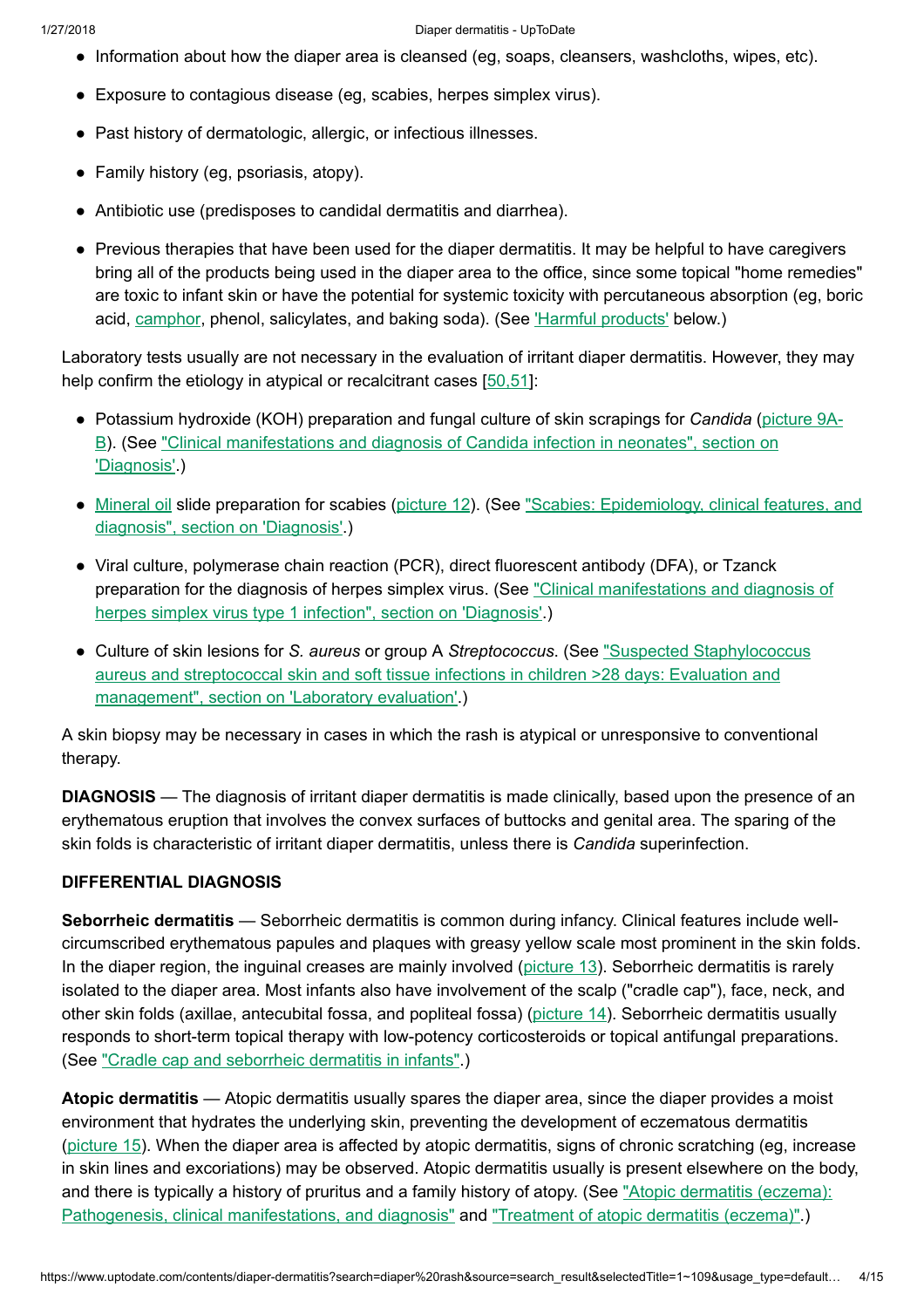Allergic contact dermatitis — Allergic contact dermatitis is an uncommon cause of dermatitis of the diaper area. Diaper dyes and fragrances appear to be the sensitizing allergens in diapers [\[51,52](https://www.uptodate.com/contents/diaper-dermatitis/abstract/51,52)]. Preservatives, fragrances, and additives in baby wipes and topical creams have also been implicated [[51,53,54\]](https://www.uptodate.com/contents/diaper-dermatitis/abstract/51,53,54). Heat and moisture associated with diaper use may facilitate allergen release and absorption into the skin. (See ["Management](https://www.uptodate.com/contents/management-of-allergic-contact-dermatitis?source=see_link) of allergic contact dermatitis".)

**Psoriasis** — Psoriasis can appear at any age and may initially develop in the diaper area [[55\]](https://www.uptodate.com/contents/diaper-dermatitis/abstract/55). It usually presents with sharply demarcated erythematous scaly papules and plaques [\(picture](https://www.uptodate.com/contents/image?imageKey=DERM%2F74892%7EDERM%2F95639&topicKey=DERM%2F5795&search=diaper+rash&rank=1%7E109&source=see_link) 16A-B). Significant scale may be lacking in involved areas in the diaper region due to the presence of maceration and moisture beneath the diaper. There may be a family history of psoriasis. (See "Epidemiology, [clinical manifestations,](https://www.uptodate.com/contents/epidemiology-clinical-manifestations-and-diagnosis-of-psoriasis?source=see_link) and diagnosis of psoriasis".)

Scabies — Scabies can involve the diaper region in infants ([picture](https://www.uptodate.com/contents/image?imageKey=DERM%2F101600&topicKey=DERM%2F5795&search=diaper+rash&rank=1%7E109&source=see_link) 17). An acute, widespread, pruritic dermatitis is the most common manifestation. Cutaneous findings include a widespread vesiculopapular eruption involving the trunk [\(picture](https://www.uptodate.com/contents/image?imageKey=PC%2F52588&topicKey=DERM%2F5795&search=diaper+rash&rank=1%7E109&source=see_link) 18), axillae ([picture](https://www.uptodate.com/contents/image?imageKey=DERM%2F63974&topicKey=DERM%2F5795&search=diaper+rash&rank=1%7E109&source=see_link) 19), neck, palms, and soles [\(picture](https://www.uptodate.com/contents/image?imageKey=DERM%2F76789&topicKey=DERM%2F5795&search=diaper+rash&rank=1%7E109&source=see_link) 20). Other family members with similar lesions and a history of pruritus support the diagnosis. Diagnosis is confirmed by identifying a mite, egg, or stool on microscopic examination of a scraping from a lesion [\(picture](https://www.uptodate.com/contents/image?imageKey=PC%2F79567&topicKey=DERM%2F5795&search=diaper+rash&rank=1%7E109&source=see_link) 12). The diagnosis and treatment of scabies is discussed in [detail separately.](https://www.uptodate.com/contents/scabies-epidemiology-clinical-features-and-diagnosis?source=see_link) (See "Scabies: Epidemiology, clinical features, and diagnosis".)

Langerhans cell histiocytosis — Langerhans cell histiocytosis (LCH) is a potentially life-threatening hematologic/oncologic disorder that can present with severe or recalcitrant diaper dermatitis. The cutaneous lesions usually present during infancy or early childhood and consist of red/orange or yellow/brown scaly papules, erosions, or petechiae most commonly in the groin, [intertriginous](https://www.uptodate.com/contents/image?imageKey=DERM%2F57722%7EDERM%2F69504&topicKey=DERM%2F5795&search=diaper+rash&rank=1%7E109&source=see_link) regions, and scalp (picture 21A-B).

LCH can resemble seborrheic dermatitis; however, the color of the lesions and presence of petechiae and erosions helps to differentiate between the two. In addition to the cutaneous findings, patients with LCH also may have bone lesions, lymphadenopathy, hepatosplenomegaly, and anemia. Skin biopsy is necessary to confirm the diagnosis. (See ["Clinical manifestations,](https://www.uptodate.com/contents/clinical-manifestations-pathologic-features-and-diagnosis-of-langerhans-cell-histiocytosis?source=see_link) pathologic features, and diagnosis of Langerhans cell histiocytosis".)

Child abuse — Child abuse is an important consideration in severe, recalcitrant, or atypical diaper dermatitis. A severe diaper dermatitis that appears "resistant" to treatment may actually be the result of neglect by the parent or caregiver. The diaper area also is a possible site for scalds, burns, and bruises in abused children. Although infection with the human papilloma virus (condyloma acuminatum or genital warts) in the groin region can be acquired perinatally from an infected mother, sexual abuse also should be considered and addressed as a possible underlying cause. (See "Child neglect and emotional maltreatment" and ["Physical child](https://www.uptodate.com/contents/child-neglect-and-emotional-maltreatment?source=see_link) abuse: Recognition" and "Evaluation of sexual abuse in children and adolescents", section on 'Suspicious findings'.)

Congenital syphilis — The skin lesions of congenital syphilis may be present at or after birth [[1,9\]](https://www.uptodate.com/contents/diaper-dermatitis/abstract/1,9). They may be seen in the diaper area and/or around the mouth and nose and are characteristically coppercolored, scaly macules and papules or moist erosions ([picture](https://www.uptodate.com/contents/image?imageKey=DERM%2F101528&topicKey=DERM%2F5795&search=diaper+rash&rank=1%7E109&source=see_link) 22); perianal papular lesions (condyloma lata) also may be seen. The skin lesions contain spirochetes and are highly infectious. Other manifestations of congenital syphilis include symmetric desquamation of the palms and soles, anemia, hepatosplenomegaly, jaundice, and changes of the long bones. The diagnosis is confirmed with serology or dark field microscopy, if available. (See ["Congenital syphilis:](https://www.uptodate.com/contents/congenital-syphilis-clinical-features-and-diagnosis?sectionName=Clinical+findings&anchor=H114346591&source=see_link#H114346591) Clinical features and diagnosis", section on 'Clinical findings'.)

Other — Rarely, nutritional deficiencies and immunodeficiencies can present with recalcitrant diaper dermatitis. These include acrodermatitis enteropathica ([picture](https://www.uptodate.com/contents/image?imageKey=PEDS%2F71329&topicKey=DERM%2F5795&search=diaper+rash&rank=1%7E109&source=see_link) 23), [biotin](https://www.uptodate.com/contents/biotin-vitamin-h-pediatric-drug-information?source=see_link) deficiency, and cystic fibrosis (secondary to malabsorption) as well as many other uncommon disorders  $[1,4,56,57]$  $[1,4,56,57]$ .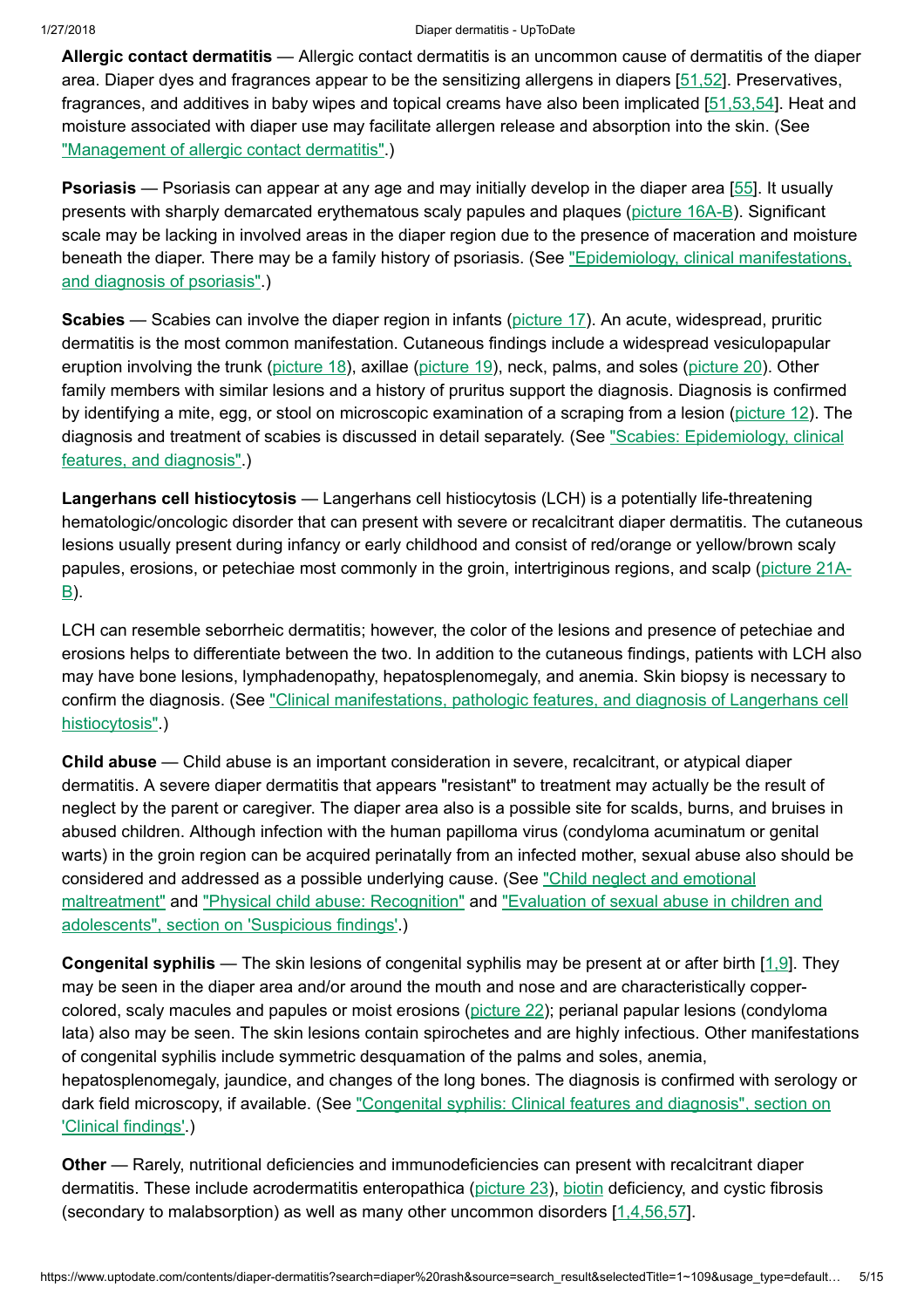MANAGEMENT — In most cases, the management of diaper dermatitis involves general skin care measures (eg, frequent diaper changing, air exposure, gentle cleansing), choice of diapers, and use of topical barrier preparations [[2\]](https://www.uptodate.com/contents/diaper-dermatitis/abstract/2). Low-potency topical corticosteroids and antifungals may be used in severe cases and in cases complicated by Candida superinfection.

Skin care of the diaper area — Increasing the frequency of diaper changing and skin cleansing limits prolonged skin contact with stool and urine and therefore is an essential aspect of the management of diaper dermatitis [[1,10\]](https://www.uptodate.com/contents/diaper-dermatitis/abstract/1,10). If possible, an infant with irritant diaper dermatitis should be allowed periods of rest without a diaper (eg, a few hours per day), allowing the skin to be exposed directly to air  $[2,3]$  $[2,3]$ .

The diaper area should be gently cleaned with warm water and a small amount of a mild cleansing product with physiologic pH. (See *['Cleansing'](https://www.uptodate.com/contents/diaper-dermatitis?search=diaper%20rash&source=search_result&selectedTitle=1~109&usage_type=default&display_rank=1#H59219095)* below.)

As an alternative, fragrance-free and alcohol-free baby wipes can be used, but should be discontinued if the skin becomes irritated or broken down. Preservatives such as methylisothiazolinone in baby wipes may cause allergic contact dermatitis [\[54](https://www.uptodate.com/contents/diaper-dermatitis/abstract/54)]. (See 'Allergic contact [dermatitis'](https://www.uptodate.com/contents/diaper-dermatitis?search=diaper%20rash&source=search_result&selectedTitle=1~109&usage_type=default&display_rank=1#H8226289) above and "Common allergens in allergic contact dermatitis", section on ['Isothiazolinones'.\)](https://www.uptodate.com/contents/common-allergens-in-allergic-contact-dermatitis?sectionName=Isothiazolinones&anchor=H519382924&source=see_link#H519382924)

Choice of diaper — The best choice of diapers for use in infants is a controversial issue [[58\]](https://www.uptodate.com/contents/diaper-dermatitis/abstract/58). Disposable diapers have an absorbent gel core that can absorb up to 80 times its weight in water and have been designed specifically to mitigate factors that predispose to irritant diaper dermatitis [[59-66\]](https://www.uptodate.com/contents/diaper-dermatitis/abstract/59-66). However, a systematic review of studies evaluating whether disposable diapers prevent diaper dermatitis in children concluded that there was not enough evidence from good-quality randomized controlled trials to support or refute the use and type of [disposable](https://www.uptodate.com/contents/diaper-dermatitis?search=diaper%20rash&source=search_result&selectedTitle=1~109&usage_type=default&display_rank=1#H59218889) diapers to prevent diaper dermatitis in infants [[58\]](https://www.uptodate.com/contents/diaper-dermatitis/abstract/58). (See 'Type of diaper' below.)

## Therapeutic options

Barrier preparations — Barrier preparations physically block chemical irritants and moisture from contacting the skin and minimize friction  $[17,67]$  $[17,67]$ . Pastes and ointments generally are better barriers than creams and lotions, which are poorly adherent, minimally occlusive, and may contain fragrances and preservatives [\[17,67](https://www.uptodate.com/contents/diaper-dermatitis/abstract/17,67)].

The use of topical barrier ointments and pastes for the treatment of diaper dermatitis is based upon longstanding clinical experience. There are a few poor-quality randomized trials comparing these agents to placebo or to one another [[67,68\]](https://www.uptodate.com/contents/diaper-dermatitis/abstract/67,68).

The most common over-the-counter topical barriers contain petrolatum, zinc [oxide](https://www.uptodate.com/contents/zinc-oxide-drug-information?source=see_link), or both [[1,16,19,43](https://www.uptodate.com/contents/diaper-dermatitis/abstract/1,16,19,43)]. Some also contain [lanolin,](https://www.uptodate.com/contents/lanolin-drug-information?source=see_link) paraffin, or dimethicone (a silicone oil) [[43\]](https://www.uptodate.com/contents/diaper-dermatitis/abstract/43).

[Sucralfate](https://www.uptodate.com/contents/sucralfate-drug-information?source=see_link), a prescription medication labeled for the treatment of duodenal ulcers in the United States, also acts as a physical barrier to irritants and has antibacterial activity. Topical application of sucralfate has been reported to be useful in the management of severe or recalcitrant irritant diaper dermatitis [\[69](https://www.uptodate.com/contents/diaper-dermatitis/abstract/69)].

Topical corticosteroids — A low-potency topical corticosteroid can reduce the inflammation in diaper dermatitis that persists despite skin care measures and use of barrier preparations. The use of topical corticosteroids for diaper dermatitis has not been evaluated in randomized trials. Their use is based upon evidence of efficacy in other childhood inflammatory skin conditions and [clinical experience.](https://www.uptodate.com/contents/cradle-cap-and-seborrheic-dermatitis-in-infants?sectionName=Nonscalp%2C+nonintertriginous+seborrheic+dermatitis&anchor=H710058559&source=see_link#H710058559) (See "Cradle cap and seborrheic dermatitis in infants", section on 'Nonscalp, nonintertriginous seborrheic dermatitis'.)

The use of potent or fluorinated corticosteroids in the diaper area should be avoided, since the occlusion in the area promotes systemic absorption and may cause adrenal suppression and iatrogenic Cushing syndrome [[70-74\]](https://www.uptodate.com/contents/diaper-dermatitis/abstract/70-74). (See "General principles of dermatologic therapy and [topical corticosteroid](https://www.uptodate.com/contents/general-principles-of-dermatologic-therapy-and-topical-corticosteroid-use?sectionName=Use+in+children&anchor=H14&source=see_link#H14) use", section on 'Use in children'.)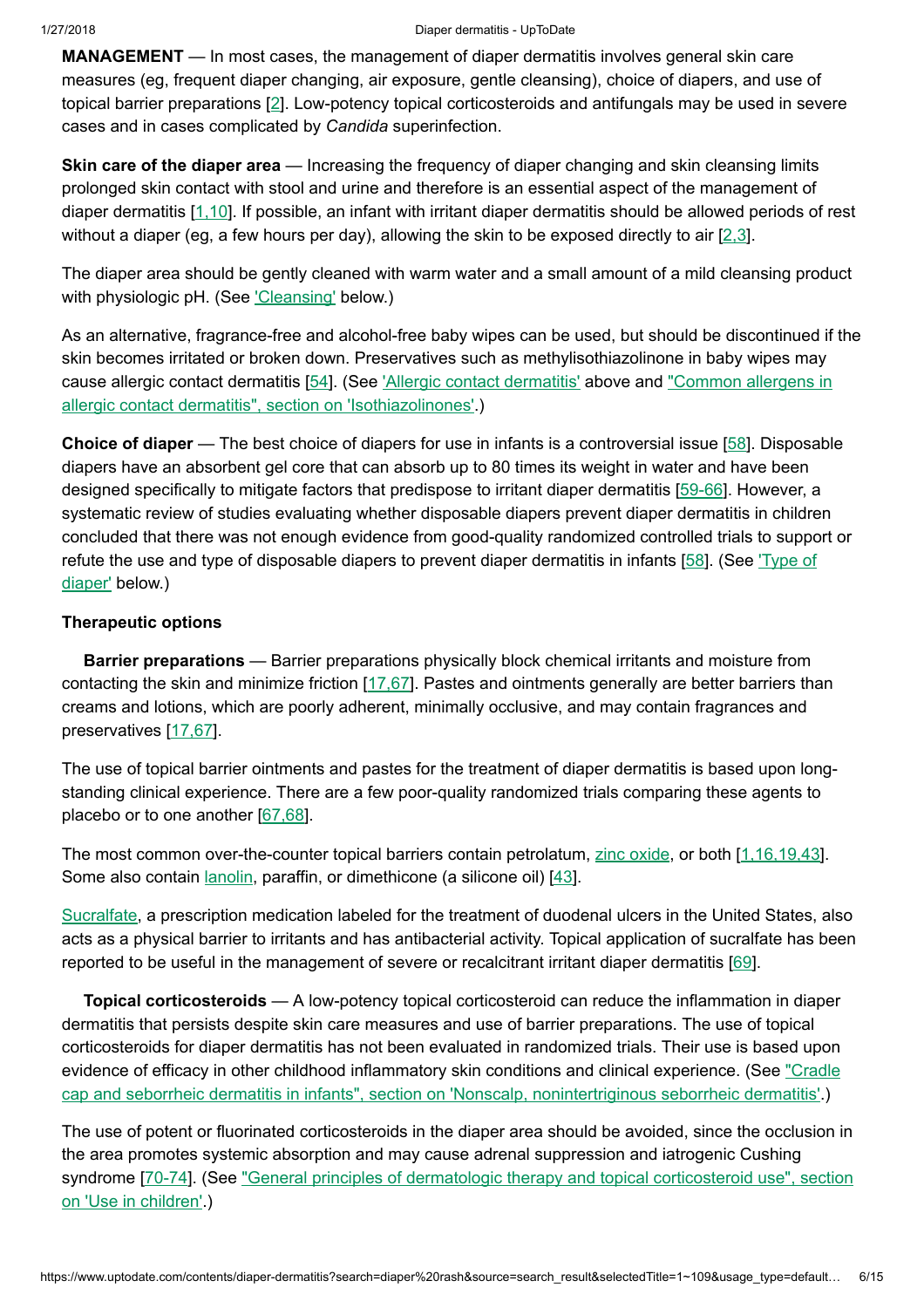Antifungal agents — Antifungal agents such as [nystatin,](https://www.uptodate.com/contents/nystatin-drug-information?source=see_link) [clotrimazole](https://www.uptodate.com/contents/clotrimazole-drug-information?source=see_link), [miconazole](https://www.uptodate.com/contents/miconazole-drug-information?source=see_link), [ketoconazole,](https://www.uptodate.com/contents/ketoconazole-drug-information?source=see_link) and [sertaconazole](https://www.uptodate.com/contents/sertaconazole-drug-information?source=see_link) are effective topical therapies for diaper dermatitis complicated by secondary Candida infection [\[75-78\]](https://www.uptodate.com/contents/diaper-dermatitis/abstract/75-78). In a randomized trial, an antifungal paste containing clotrimazole was found to be superior to one with nystatin with respect to reduction in symptom score and global assessment of diaper dermatitis in infants [\[75](https://www.uptodate.com/contents/diaper-dermatitis/abstract/75)]. However, microbiologic cure was achieved in 100 percent of cases with both agents.

Potential adverse effects of antifungals include irritation, burning, and itching.

Other — Breast milk is thought to have antiinflammatory and antimicrobial properties. In one study including 150 infants with mild to moderate diaper dermatitis, breast milk was as effective as 1% [hydrocortisone](https://www.uptodate.com/contents/hydrocortisone-drug-information?source=see_link) cream in clearing the rash after seven days of treatment [[79\]](https://www.uptodate.com/contents/diaper-dermatitis/abstract/79).

Another study compared breast milk with a zinc-oxide containing barrier cream in the treatment of moderate to severe diaper dermatitis in infants in the neonatal intensive care unit [\[80](https://www.uptodate.com/contents/diaper-dermatitis/abstract/80)]. The time to improvement was similar in the two groups, although the clinical score was lower in the barrier cream group.

Harmful products — Use of powders such as cornstarch or talcum powder pose a significant respiratory risk if accidentally aspirated and therefore should be avoided  $[43,81]$  $[43,81]$ . Baking soda and boric acid powders also should be avoided because of the risk of systemic toxicity with percutaneous absorption [\[16,43,82,83](https://www.uptodate.com/contents/diaper-dermatitis/abstract/16,43,82,83)].

Topical barriers or medications that contain fragrance, preservatives, and other ingredients with irritant or allergic potential (eg, [neomycin\)](https://www.uptodate.com/contents/neomycin-drug-information?source=see_link) should be avoided [\[67](https://www.uptodate.com/contents/diaper-dermatitis/abstract/67)]. Products containing boric acid, [camphor](https://www.uptodate.com/contents/camphor-drug-information?source=see_link), phenol, [benzocaine](https://www.uptodate.com/contents/benzocaine-drug-information?source=see_link), and salicylates also should be avoided because of the potential for systemic toxicity and/or methemoglobinemia [\[16,42,67,82,84-87\]](https://www.uptodate.com/contents/diaper-dermatitis/abstract/16,42,67,82,84-87). These agents are contained in some commercially available products for diaper dermatitis. (See "Genetics and pathogenesis of [methemoglobinemia",](https://www.uptodate.com/contents/genetics-and-pathogenesis-of-methemoglobinemia?sectionName=Infants+and+children&anchor=H11590848&source=see_link#H11590848) section on 'Infants and children'.)

## Approach to treatment

Mild to moderate diaper dermatitis — We suggest topical barrier preparations in the form of creams, ointments, or pastes as the first-line therapy for mild to moderate diaper dermatitis [\[16,67](https://www.uptodate.com/contents/diaper-dermatitis/abstract/16,67)]. Topical barriers are applied with every diaper change; they should be applied thickly and can be covered with petroleum jelly to prevent sticking to the diaper [\[88](https://www.uptodate.com/contents/diaper-dermatitis/abstract/88)].

Severe diaper dermatitis — We suggest low-potency, nonhalogenated topical corticosteroids (Group 7, [\(table](https://www.uptodate.com/contents/image?imageKey=DERM%2F62402&topicKey=DERM%2F5795&search=diaper+rash&rank=1%7E109&source=see_link) 2)) such as 1% [hydrocortisone](https://www.uptodate.com/contents/hydrocortisone-drug-information?source=see_link) for the treatment of severely inflamed irritant diaper dermatitis that does not respond to barrier products alone. Topical corticosteroids are applied twice a day for three to seven days concomitantly with barrier ointments [[1,5,9,17,19\]](https://www.uptodate.com/contents/diaper-dermatitis/abstract/1,5,9,17,19). Barrier products should be applied last.

Candida superinfection — We suggest antifungal agents for the treatment of diaper dermatitis in the following situations:

- There is clinical evidence of Candida superinfection (eg, beefy red plaques, satellite papules, superficial pustules; involvement of the skin folds) [\(picture](https://www.uptodate.com/contents/image?imageKey=PEDS%2F59361%7EPEDS%2F72165&topicKey=DERM%2F5795&search=diaper+rash&rank=1%7E109&source=see_link) 8B-C)
- Candida superinfection has been confirmed by potassium hydroxide (KOH) preparation or fungal culture [\(picture](https://www.uptodate.com/contents/image?imageKey=PC%2F79879%7EPC%2F50344&topicKey=DERM%2F5795&search=diaper+rash&rank=1%7E109&source=see_link) 9A-B)
- The dermatitis has been present for at least three days (which increases the likelihood of secondary infection with Candida)

Antifungal creams or ointments are applied to the diaper area beneath the barrier ointment two to three times a day until the rash has resolved.

Combination topical corticosteroids and antifungal creams such as [betamethasone](https://www.uptodate.com/contents/betamethasone-drug-information?source=see_link) dipropionate and [clotrimazole](https://www.uptodate.com/contents/clotrimazole-drug-information?source=see_link) cream or [triamcinolone](https://www.uptodate.com/contents/triamcinolone-drug-information?source=see_link) acetonide and [nystatin](https://www.uptodate.com/contents/nystatin-drug-information?source=see_link) cream should not be used in the diaper area [[6,7,89-91](https://www.uptodate.com/contents/diaper-dermatitis/abstract/6,7,89-91)]. Both contain topical corticosteroids that are too potent for infant skin and may cause unwanted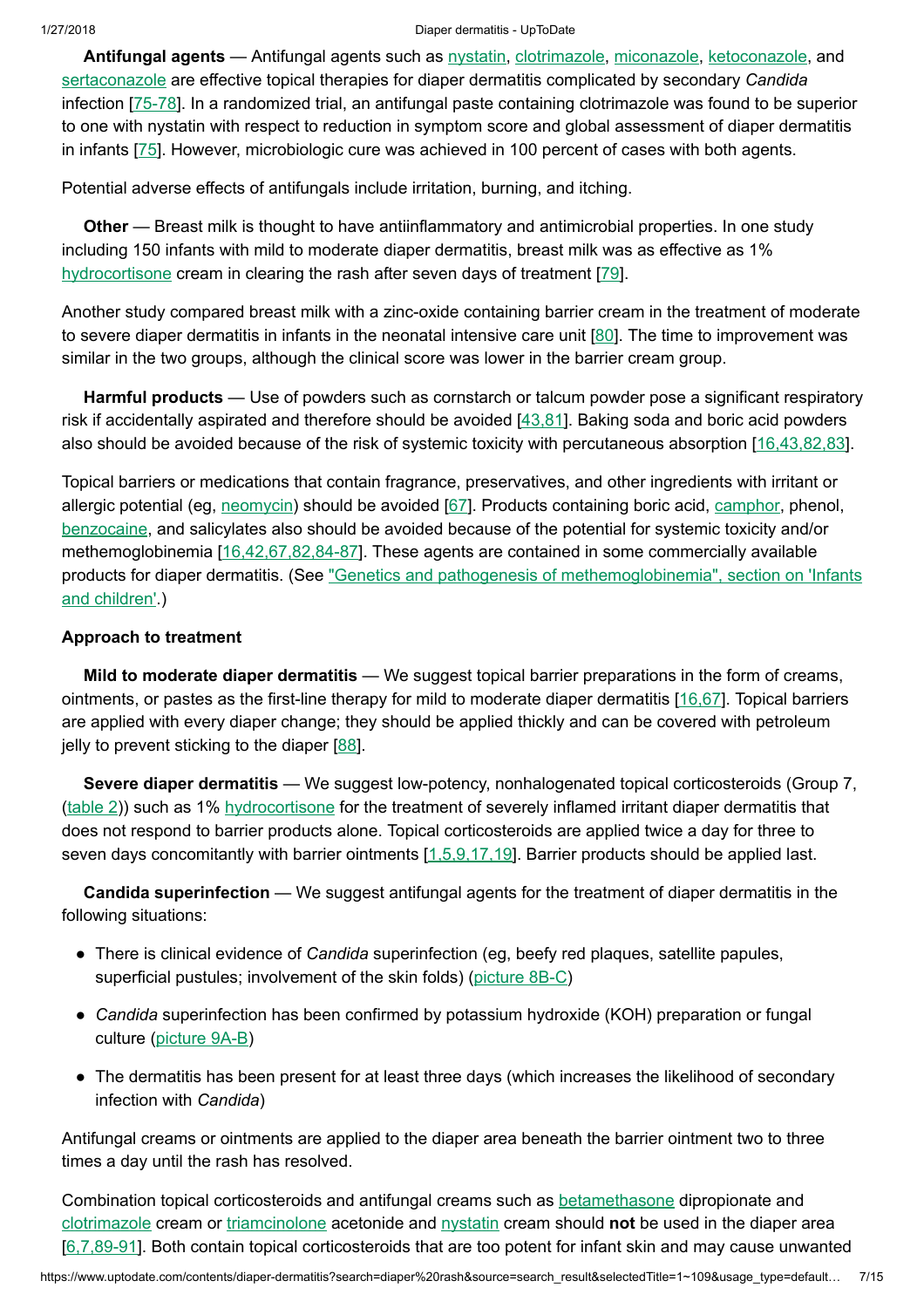corticosteroid side effects such as skin atrophy and adrenal suppression [[6,90\]](https://www.uptodate.com/contents/diaper-dermatitis/abstract/6,90). These combination creams also have been found to provide only temporary improvement [[89,90\]](https://www.uptodate.com/contents/diaper-dermatitis/abstract/89,90).

Bacterial superinfection — If a secondary bacterial infection is present, topical or oral antibiotics may be necessary. If the bacterial infection is localized and mild, topical [mupirocin](https://www.uptodate.com/contents/mupirocin-drug-information?source=see_link) applied twice a day for five to seven days may be sufficient to treat a staphylococcal infection. Oral antibiotics are indicated for more severe infections, including perianal streptococcal dermatitis [[1,18,92\]](https://www.uptodate.com/contents/diaper-dermatitis/abstract/1,18,92). (See ['Secondary](https://www.uptodate.com/contents/diaper-dermatitis?search=diaper%20rash&source=search_result&selectedTitle=1~109&usage_type=default&display_rank=1#H33452433) infection' above.)

Neosporin ointment should not be used because it contains [neomycin](https://www.uptodate.com/contents/neomycin-drug-information?source=see_link), a common inciting allergen for allergic contact dermatitis. Similarly, [bacitracin](https://www.uptodate.com/contents/bacitracin-drug-information?source=see_link) ointment should be avoided. (See "Common allergens in allergic contact dermatitis", section on ['Antibiotics'.\)](https://www.uptodate.com/contents/common-allergens-in-allergic-contact-dermatitis?sectionName=Antibiotics&anchor=H9079777&source=see_link#H9079777)

Young infants with bacterial diaper dermatitis may require additional evaluation for serious bacterial illness, especially if they are febrile and/or ill-appearing (eg, lethargic, hypotonic, irritable). Such infants usually require hospital admission and initial therapy with [parenteral antibiotics](https://www.uptodate.com/contents/febrile-infant-younger-than-90-days-of-age-outpatient-evaluation?source=see_link) [[92\]](https://www.uptodate.com/contents/diaper-dermatitis/abstract/92). (See "Febrile infant (younger than 90 days of age): Outpatient evaluation" and "Approach to the [ill-appearing](https://www.uptodate.com/contents/approach-to-the-ill-appearing-infant-younger-than-90-days-of-age?source=see_link) infant (younger than 90 days of age)".)

Refractory diaper dermatitis — In children with recalcitrant diaper rash that does not resolve with standard treatment, non-diaper-associated causes of dermatitis or underlying conditions that predispose to diaper dermatitis must be considered [[43\]](https://www.uptodate.com/contents/diaper-dermatitis/abstract/43). Additional laboratory testing or a skin biopsy may be required for precise diagnosis. (See ['Differential diagnosis'](https://www.uptodate.com/contents/diaper-dermatitis?search=diaper%20rash&source=search_result&selectedTitle=1~109&usage_type=default&display_rank=1#H59215440) above.)

Among non-diaper-associated causes of dermatitis, Langerhans cell histiocytosis, infections, nutritional deficiencies, and child abuse or neglect are particularly important to remember. (See ['Evaluation'](https://www.uptodate.com/contents/diaper-dermatitis?search=diaper%20rash&source=search_result&selectedTitle=1~109&usage_type=default&display_rank=1#H22) above.)

Persistent candidal diaper rash in young children may be a sign of type 1 diabetes mellitus, chronic mucocutaneous candidiasis, or an underlying immune deficiency. (See "Epidemiology, presentation, and diagnosis of type 1 diabetes mellitus in children and adolescents" and "Chronic [mucocutaneous](https://www.uptodate.com/contents/epidemiology-presentation-and-diagnosis-of-type-1-diabetes-mellitus-in-children-and-adolescents?source=see_link) candidiasis", section on 'Clinical features of AIRE [deficiency/APECED'.\)](https://www.uptodate.com/contents/chronic-mucocutaneous-candidiasis?sectionName=Clinical+features+of+AIRE+deficiency%2FAPECED&anchor=H571998&source=see_link#H571998)

PREVENTION — There are no randomized trials evaluating the efficacy of specific skin care practices, including the use of barrier ointments, in the prevention of diaper dermatitis [\[93](https://www.uptodate.com/contents/diaper-dermatitis/abstract/93)]. Based upon clinical experience, the most effective way to prevent irritant diaper dermatitis is to minimize direct skin contact with urine and feces by frequent diaper change and gentle cleansing of the diaper area [\[1,10,93-95\]](https://www.uptodate.com/contents/diaper-dermatitis/abstract/1,10,93-95).

Type of diaper — Although there is significant debate about the environmental impact of disposable versus cloth diapers, disposable diapers have been designed specifically to mitigate factors that predispose to irritant diaper dermatitis [[66,96-98\]](https://www.uptodate.com/contents/diaper-dermatitis/abstract/66,96-98). Disposable diapers have an absorbent gel core that can absorb up to 80 times its weight in water and outer layers that absorb liquids quickly and prevent liquid from leaking back out of the diaper on the skin [\[66,97,98](https://www.uptodate.com/contents/diaper-dermatitis/abstract/66,97,98)]. However, a systematic review of studies evaluating whether disposable diapers prevent diaper dermatitis in children concluded that there was not enough evidence from goodquality randomized trials to support or refute the use and type of disposable diapers to prevent diaper dermatitis in infants [[58\]](https://www.uptodate.com/contents/diaper-dermatitis/abstract/58).

Whether parents choose to use cloth or disposable diapers, frequent diaper changes help prevent irritant diaper dermatitis. During treatment of diaper dermatitis, disposable diapers may be preferred.

Cleansing — Overzealous cleansing can promote irritation and delay skin healing. Limited gentle cleansing with warm water and a soft cloth usually is sufficient [\[1](https://www.uptodate.com/contents/diaper-dermatitis/abstract/1)]. If soaps are desired, mild fragrance-free liquid soaps may be used. If the diaper area is eroded, it may be irrigated with water from a plastic squeeze bottle or by squeezing a washcloth soaked in water [[43,59\]](https://www.uptodate.com/contents/diaper-dermatitis/abstract/43,59). Dried feces can be gently removed with [mineral oil](https://www.uptodate.com/contents/mineral-oil-drug-information?source=see_link) applied to a cotton ball [[59\]](https://www.uptodate.com/contents/diaper-dermatitis/abstract/59). It is not necessary to wipe off barrier paste completely at each diaper change, but when removal is required, mineral oil is helpful [[43,59,67,88,99\]](https://www.uptodate.com/contents/diaper-dermatitis/abstract/43,59,67,88,99). To avoid unnecessary friction, the diaper area should be dried by gently patting with a towel [[43,67\]](https://www.uptodate.com/contents/diaper-dermatitis/abstract/43,67).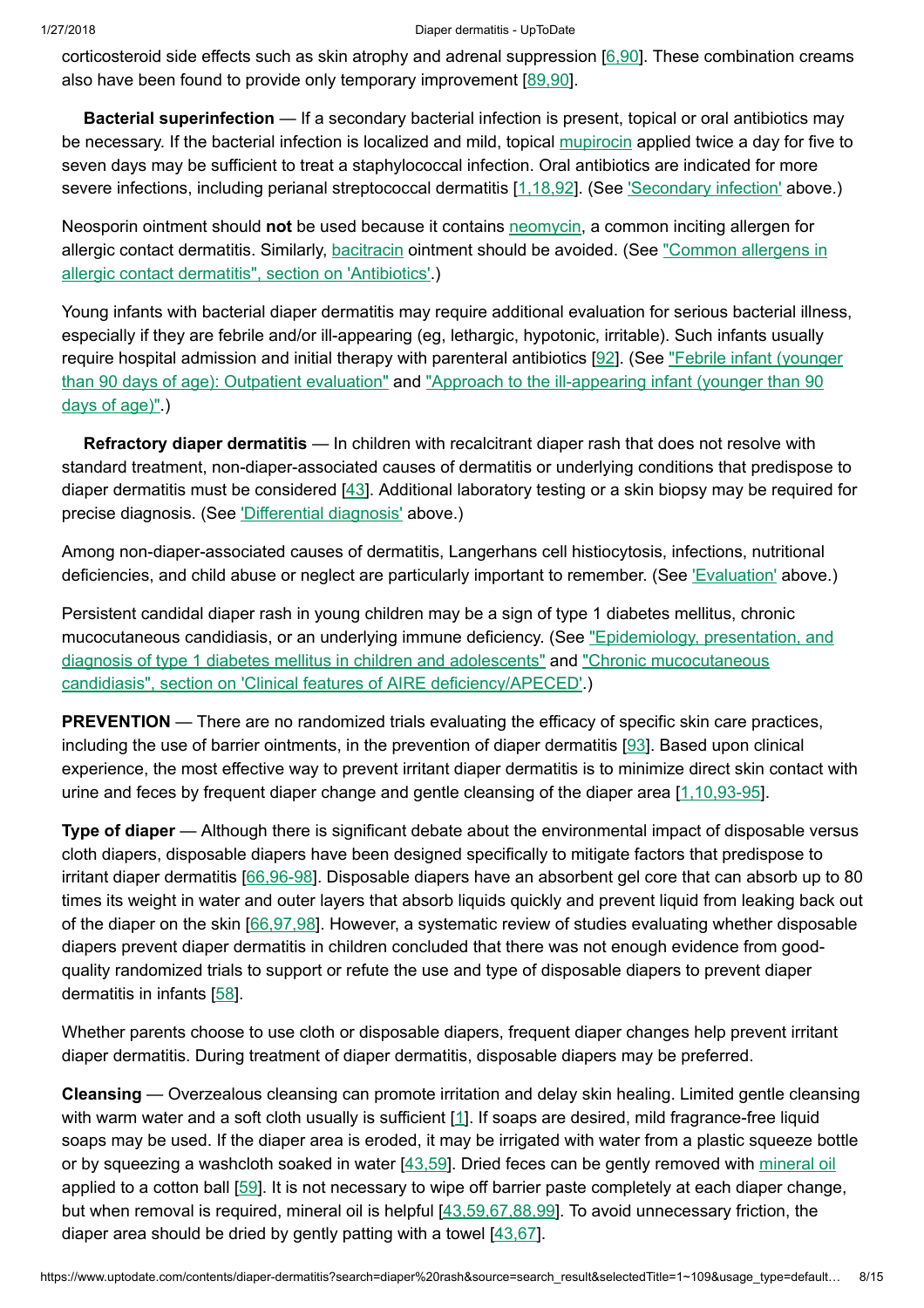Fragrance-free and alcohol-free baby wipes can be used as an alternative to water and cloth, but should be discontinued if the skin becomes irritated or broken down. Infant wipes are widely used for practical reasons, although there is limited evidence from randomized trials that they are gentler than water for cleansing the diaper area [\[100-102\]](https://www.uptodate.com/contents/diaper-dermatitis/abstract/100-102). Baby wipes containing the preservative methylisothiazolinone may cause allergic sensitization and should be avoided [\[54](https://www.uptodate.com/contents/diaper-dermatitis/abstract/54)].

In a randomized trial including 280 healthy newborns, alcohol-free baby wipes were comparable to cotton wool and water in terms of skin hydration, skin surface pH, transepidermal water loss (TEWL), and density of microbial skin contaminants [\[100](https://www.uptodate.com/contents/diaper-dermatitis/abstract/100)]. In a randomized study comparing wipes with water and cloth for skin cleansing in preterm and term neonatal intensive care unit (NICU) newborns, skin erythema, pH, and TEWL were lower in the wipes group than in the water and cloth group [\[101](https://www.uptodate.com/contents/diaper-dermatitis/abstract/101)].

The United States Association of Women's Health, Obstetric and Neonatal Nurses recommend that detergent- and alcohol-free wipes may be used if a clean cloth and water are not available [[103\]](https://www.uptodate.com/contents/diaper-dermatitis/abstract/103). In contrast, the postnatal care guidelines of the United Kingdom National Institute of [Clinical Excellence](https://www.uptodate.com/external-redirect.do?target_url=http%3A%2F%2Fwww.nice.org.uk%2Fguidance%2Fcg37%2Fresources%2Fpostnatal-care-up-to-8-weeks-after-birth-975391596997&TOPIC_ID=5795) recommend the use of cotton wool and water and against the use of baby wipes for the cleansing of the diaper area.

Education — Educating parents and caregivers in ways of preventing and treating diaper dermatitis is of utmost importance. Providing educational materials/handouts can be helpful since it allows families to review the information again at home.

INFORMATION FOR PATIENTS — UpToDate offers two types of patient education materials, "The Basics" and "Beyond the Basics." The Basics patient education pieces are written in plain language, at the 5<sup>th</sup> to 6<sup>th</sup> grade reading level, and they answer the four or five key questions a patient might have about a given condition. These articles are best for patients who want a general overview and who prefer short, easy-toread materials. Beyond the Basics patient education pieces are longer, more sophisticated, and more detailed. These articles are written at the 10<sup>th</sup> to 12<sup>th</sup> grade reading level and are best for patients who want in-depth information and are comfortable with some medical jargon.

Here are the patient education articles that are relevant to this topic. We encourage you to print or e-mail these topics to your patients. (You can also locate patient education articles on a variety of subjects by searching on "patient info" and the keyword(s) of interest.)

- Basics topics (see "Patient [education:](https://www.uptodate.com/contents/diaper-rash-the-basics?source=see_link) Diaper rash (The Basics)" and "Patient education: Giving your child [over-the-counter](https://www.uptodate.com/contents/giving-your-child-over-the-counter-medicines-the-basics?source=see_link) medicines (The Basics)")
- Beyond the Basics topics (see "Patient [education:](https://www.uptodate.com/contents/diaper-rash-in-infants-and-children-beyond-the-basics?source=see_link) Diaper rash in infants and children (Beyond the Basics)")

## SUMMARY AND RECOMMENDATIONS

- Diaper dermatitis, also called napkin dermatitis or nappy rash, is a form of irritant contact dermatitis occurring on the skin surfaces that are in direct contact with the diaper. However, eruptions in the diaper area may also be the manifestation of unrelated skin conditions that coincidently manifest in the diaper area ([table](https://www.uptodate.com/contents/image?imageKey=PEDS%2F81540&topicKey=DERM%2F5795&search=diaper+rash&rank=1%7E109&source=see_link) 1). (See ['Introduction'](https://www.uptodate.com/contents/diaper-dermatitis?search=diaper%20rash&source=search_result&selectedTitle=1~109&usage_type=default&display_rank=1#H1) above.)
- Characteristic features of irritant diaper dermatitis include involvement of the convex surfaces and sparing of the skin folds [\(picture](https://www.uptodate.com/contents/image?imageKey=PEDS%2F59361&topicKey=DERM%2F5795&search=diaper+rash&rank=1%7E109&source=see_link) 1), unless there is *Candida* superinfection (picture 8B). The lesions may vary from asymptomatic erythema to painful scaling papules and superficial erosions ([picture](https://www.uptodate.com/contents/image?imageKey=DERM%2F101505&topicKey=DERM%2F5795&search=diaper+rash&rank=1%7E109&source=see_link) 3A). Rare presentations of severe, chronic, irritant diaper dermatitis include Jacquet's erosive diaper dermatitis ([picture](https://www.uptodate.com/contents/image?imageKey=DERM%2F90045&topicKey=DERM%2F5795&search=diaper+rash&rank=1%7E109&source=see_link) 4), granuloma gluteale infantum (picture 5), and pseudoverrucous papules and nodules ([picture](https://www.uptodate.com/contents/image?imageKey=DERM%2F101508&topicKey=DERM%2F5795&search=diaper+rash&rank=1%7E109&source=see_link) 6). (See ['Clinical features'](https://www.uptodate.com/contents/diaper-dermatitis?search=diaper%20rash&source=search_result&selectedTitle=1~109&usage_type=default&display_rank=1#H21) above.)
- The diagnosis of irritant diaper dermatitis is clinical, based upon the presence of an erythematous eruption that involves the convex surfaces of the diaper area and spares the folds. Atypical-appearing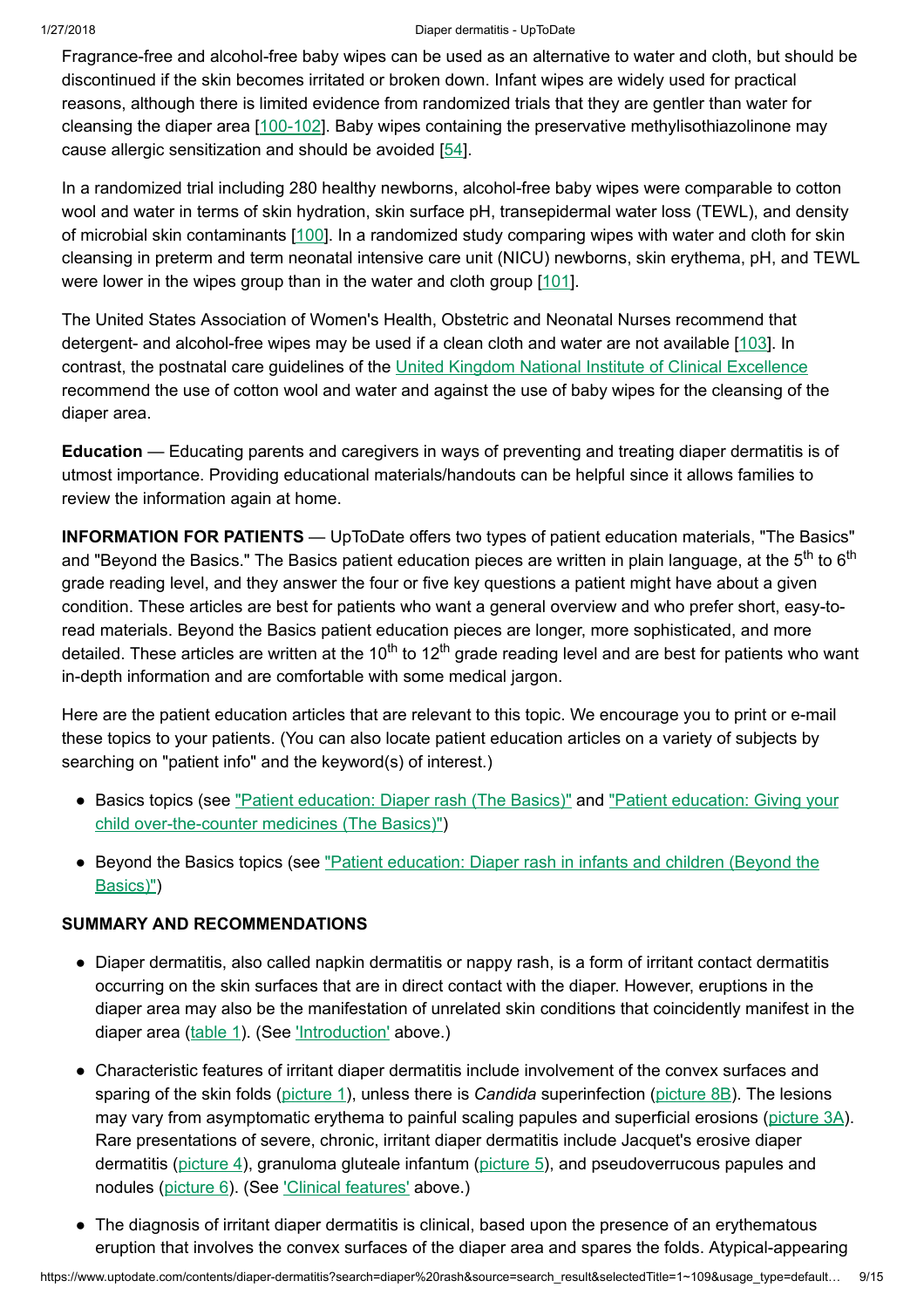diaper rashes and those that fail to resolve with conventional treatment warrant additional evaluation. (See ['Diagnosis'](https://www.uptodate.com/contents/diaper-dermatitis?search=diaper%20rash&source=search_result&selectedTitle=1~109&usage_type=default&display_rank=1#H59217136) above and ['Differential diagnosis'](https://www.uptodate.com/contents/diaper-dermatitis?search=diaper%20rash&source=search_result&selectedTitle=1~109&usage_type=default&display_rank=1#H59215440) above.)

- We suggest topical barrier ointments as the first-line treatment for mild to moderate diaper dermatitis ([Grade](https://www.uptodate.com/contents/grade/6?title=Grade%202C&topicKey=DERM/5795) 2C). We suggest the addition of low-potency nonhalogenated topical corticosteroids such as 1% [hydrocortisone](https://www.uptodate.com/contents/diaper-dermatitis?search=diaper%20rash&source=search_result&selectedTitle=1~109&usage_type=default&display_rank=1#H59212945) for severely inflamed irritant diaper dermatitis ([Grade](https://www.uptodate.com/contents/grade/6?title=Grade%202C&topicKey=DERM/5795) 2C). (See 'Mild to moderate diaper [dermatitis'](https://www.uptodate.com/contents/diaper-dermatitis?search=diaper%20rash&source=search_result&selectedTitle=1~109&usage_type=default&display_rank=1#H429937435) above and 'Severe diaper dermatitis' above.)
- We suggest the addition of a topical antifungal agent in children in whom the diaper dermatitis appears to be or is confirmed to be complicated by Candida superinfection, or in whom the dermatitis has been present for at least three days ([Grade](https://www.uptodate.com/contents/grade/5?title=Grade%202B&topicKey=DERM/5795) 2B). We recommend not using combination topical corticosteroids and antifungal creams for the treatment of irritant diaper dermatitis ([Grade](https://www.uptodate.com/contents/grade/3?title=Grade%201C&topicKey=DERM/5795) 1C). (See 'Candida [superinfection'](https://www.uptodate.com/contents/diaper-dermatitis?search=diaper%20rash&source=search_result&selectedTitle=1~109&usage_type=default&display_rank=1#H59216033) above.)
- We suggest that powders not be used for the treatment for irritant diaper dermatitis ([Grade](https://www.uptodate.com/contents/grade/6?title=Grade%202C&topicKey=DERM/5795) 2C). (See ['Harmful products'](https://www.uptodate.com/contents/diaper-dermatitis?search=diaper%20rash&source=search_result&selectedTitle=1~109&usage_type=default&display_rank=1#H59212872) above.)
- We suggest frequent diaper changes and gentle skin cleansing for the prevention of diaper dermatitis ([Grade](https://www.uptodate.com/contents/grade/6?title=Grade%202C&topicKey=DERM/5795) 2C). (See ['Prevention'](https://www.uptodate.com/contents/diaper-dermatitis?search=diaper%20rash&source=search_result&selectedTitle=1~109&usage_type=default&display_rank=1#H59218790) above.)

ACKNOWLEDGMENT — The editorial staff at UpToDate would like to acknowledge Trisha A Prossick, MD, who contributed to an earlier version of this topic review.

Use of UpToDate is subject to the [Subscription](https://www.uptodate.com/legal/license) and License Agreement.

# REFERENCES

- 1. Arnsmeier SL, Paller AS. Getting to the bottom of diaper dermatitis. [Contemporary](https://www.uptodate.com/contents/diaper-dermatitis/abstract/1) Pediatr 1997; 14:115.
- 2. Shin HT. Diagnosis and [management](https://www.uptodate.com/contents/diaper-dermatitis/abstract/2) of diaper dermatitis. Pediatr Clin North Am 2014; 61:367.
- 3. Klunk C, Domingues E, Wiss K. An update on diaper dermatitis. Clin [Dermatol 2014;](https://www.uptodate.com/contents/diaper-dermatitis/abstract/3) 32:477.
- 4. Krol AL, Krafchik BR. Diaper area eruptions. In: Neonatal and Infant Dermatology, Third edition, Eiche nfield LF, Frieden IJ, Mather EF, Zaenglein AL (Eds), Elsevier Saunders, London 2015.
- 5. Levy M. Diaper rash syndrome or [dermatitis.](https://www.uptodate.com/contents/diaper-dermatitis/abstract/5) Cutis 2001; 67:37.
- 6. Ward DB, Fleischer AB Jr, Feldman SR, Krowchuk DP. [Characterization](https://www.uptodate.com/contents/diaper-dermatitis/abstract/6) of diaper dermatitis in the United States. Arch Pediatr Adolesc Med 2000; 154:943.
- 7. Scheinfeld N. Diaper dermatitis: a review and brief survey of eruptions of the diaper area. Am J Clin [Dermatol 2005;](https://www.uptodate.com/contents/diaper-dermatitis/abstract/7) 6:273.
- 8. Thaman LA, Eichenfield LF. Diapering habits: a [global perspective.](https://www.uptodate.com/contents/diaper-dermatitis/abstract/8) Pediatr Dermatol 2014; 31 Suppl 1:15.
- 9. Coughlin CC, Eichenfield LF, Frieden IJ. Diaper dermatitis: [clinical characteristics](https://www.uptodate.com/contents/diaper-dermatitis/abstract/9) and differential diagnosis. Pediatr Dermatol 2014; 31 Suppl 1:19.
- 10. Jordan WE, Lawson KD, Berg RW, et al. Diaper dermatitis: frequency and severity among a general infant population. Pediatr [Dermatol 1986;](https://www.uptodate.com/contents/diaper-dermatitis/abstract/10) 3:198.
- 11. Nield LS, Kamat D. Prevention, diagnosis, and [management](https://www.uptodate.com/contents/diaper-dermatitis/abstract/11) of diaper dermatitis. Clin Pediatr (Phila) 2007; 46:480.
- 12. Stamatas GN, Zerweck C, Grove G, Martin KM. Documentation of impaired [epidermal barrier](https://www.uptodate.com/contents/diaper-dermatitis/abstract/12) in mild and moderate diaper dermatitis in vivo using noninvasive methods. Pediatr Dermatol 2011; 28:99.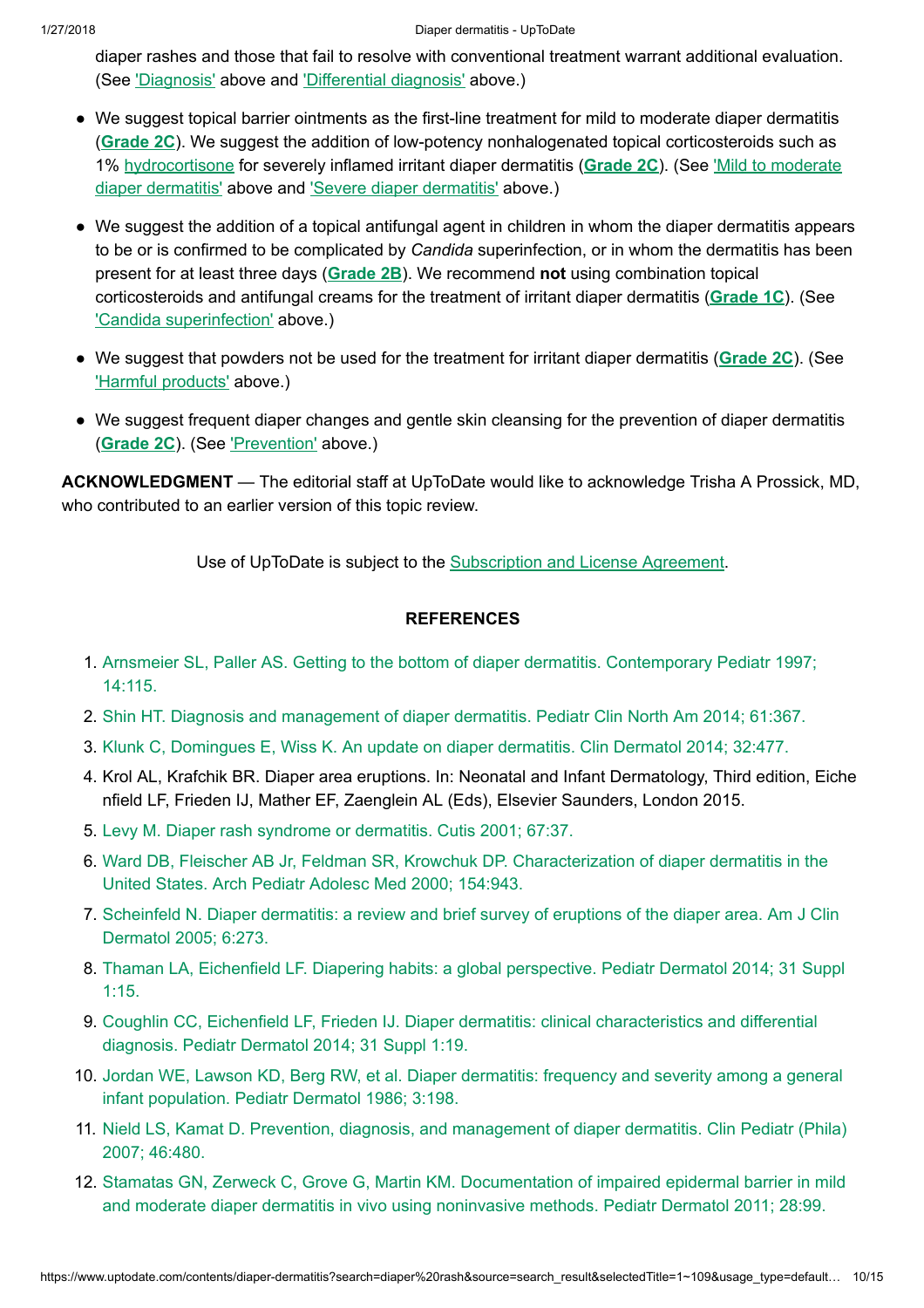- 13. Stamatas GN, Tierney NK. Diaper dermatitis: etiology, manifestations, prevention, and management. Pediatr [Dermatol 2014;](https://www.uptodate.com/contents/diaper-dermatitis/abstract/13) 31:1.
- 14. Atherton DJ. Understanding irritant napkin dermatitis. Int J [Dermatol 2016;](https://www.uptodate.com/contents/diaper-dermatitis/abstract/14) 55 Suppl 1:7.
- 15. Ali SM, Yosipovitch G. Skin pH: from basic science to basic skin care. Acta Derm [Venereol 2013;](https://www.uptodate.com/contents/diaper-dermatitis/abstract/15) 93:261.
- 16. Boiko S. Treatment of diaper dermatitis. [Dermatol Clin](https://www.uptodate.com/contents/diaper-dermatitis/abstract/16) 1999; 17:235.
- 17. Atherton DJ. A review of the [pathophysiology,](https://www.uptodate.com/contents/diaper-dermatitis/abstract/17) prevention and treatment of irritant diaper dermatitis. Curr Med Res Opin 2004; 20:645.
- 18. Kazaks EL, Lane AT. Diaper [dermatitis.](https://www.uptodate.com/contents/diaper-dermatitis/abstract/18) Pediatr Clin North Am 2000; 47:909.
- 19. Wolf R, Wolf D, Tüzün B, Tüzün Y. Diaper dermatitis. Clin [Dermatol 2000;](https://www.uptodate.com/contents/diaper-dermatitis/abstract/19) 18:657.
- 20. Berg RW, Milligan MC, Sarbaugh FC. Association of skin wetness and pH with diaper dermatitis. Pediatr [Dermatol 1994;](https://www.uptodate.com/contents/diaper-dermatitis/abstract/20) 11:18.
- 21. Ferrazzini G, Kaiser RR, Hirsig Cheng SK, et al. [Microbiological aspects](https://www.uptodate.com/contents/diaper-dermatitis/abstract/21) of diaper dermatitis. Dermatology 2003; 206:136.
- 22. Berg RW, Buckingham KW, Stewart RL. Etiologic factors in diaper dermatitis: the role of urine. Pediatr [Dermatol 1986;](https://www.uptodate.com/contents/diaper-dermatitis/abstract/22) 3:102.
- 23. [Buckingham](https://www.uptodate.com/contents/diaper-dermatitis/abstract/23) KW, Berg RW. Etiologic factors in diaper dermatitis: the role of feces. Pediatr Dermatol 1986; 3:107.
- 24. Li CH, Zhu ZH, Dai YH. Diaper [dermatitis:](https://www.uptodate.com/contents/diaper-dermatitis/abstract/24) a survey of risk factors for children aged 1-24 months in China. J Int Med Res 2012; 40:1752.
- 25. Adalat S, Wall D, Goodyear H. Diaper [dermatitis-frequency](https://www.uptodate.com/contents/diaper-dermatitis/abstract/25) and contributory factors in hospital attending children. Pediatr Dermatol 2007; 24:483.
- 26. Honig PJ, Gribetz B, Leyden JJ, et al. Amoxicillin and diaper dermatitis. J Am Acad [Dermatol 1988;](https://www.uptodate.com/contents/diaper-dermatitis/abstract/26) 19:275.
- 27. Koblenzer PJ. Diaper dermatitis--an overview with emphasis on rational therapy based on etiology and [pathodynamics.](https://www.uptodate.com/contents/diaper-dermatitis/abstract/27) Clin Pediatr (Phila) 1973; 12:386.
- 28. Robson KJ, Maughan JA, Purcell SD, et al. Erosive papulonodular dermatosis associated with topical benzocaine: a report of two cases and evidence that granuloma gluteale, [pseudoverrucous](https://www.uptodate.com/contents/diaper-dermatitis/abstract/28) papules, and Jacquet's erosive dermatitis are a disease spectrum. J Am Acad Dermatol 2006; 55:S74.
- 29. [Rodriguez-Poblador](https://www.uptodate.com/contents/diaper-dermatitis/abstract/29) J, González-Castro U, Herranz-Martínez S, Luelmo-Aguilar J. Jacquet erosive diaper dermatitis after surgery for Hirschsprung disease. Pediatr Dermatol 1998; 15:46.
- 30. Paradisi A, Capizzi R, Ghitti F, et al. Jacquet erosive diaper dermatitis: a therapeutic challenge. Clin Exp [Dermatol 2009;](https://www.uptodate.com/contents/diaper-dermatitis/abstract/30) 34:e385.
- 31. Bluestein J, Furner BB, Phillips D. Granuloma gluteale infantum: case report and review of the literature. Pediatr [Dermatol 1990;](https://www.uptodate.com/contents/diaper-dermatitis/abstract/31) 7:196.
- 32. De Zeeuw R, Van Praag MC, Oranje AP. Granuloma gluteale infantum: a case report. Pediatr [Dermatol 2000;](https://www.uptodate.com/contents/diaper-dermatitis/abstract/32) 17:141.
- 33. Dytoc MT, Fiorillo L, Liao J, Krol AL. Granuloma gluteale adultorum associated with use of topical benzocaine [preparations:](https://www.uptodate.com/contents/diaper-dermatitis/abstract/33) case report and literature review. J Cutan Med Surg 2002; 6:221.
- 34. Garrido-Ruiz MC, Rosales B, Luis Rodríguez-Peralto J. Vulvar pseudoverrucous papules and nodules secondary to a [urethral--vaginal fistula.](https://www.uptodate.com/contents/diaper-dermatitis/abstract/34) Am J Dermatopathol 2011; 33:410.
- 35. Borglund E, Nordström G, Nyman CR. Classification of peristomal skin changes in patients with urostomy. J Am Acad [Dermatol 1988;](https://www.uptodate.com/contents/diaper-dermatitis/abstract/35) 19:623.
- 36. Dixit S, Scurry JP, Fischer G. A vesicular variant of [pseudoverrucous](https://www.uptodate.com/contents/diaper-dermatitis/abstract/36) papules and nodules in the genital area of an incontinent 4-year-old. Australas J Dermatol 2013; 54:e92.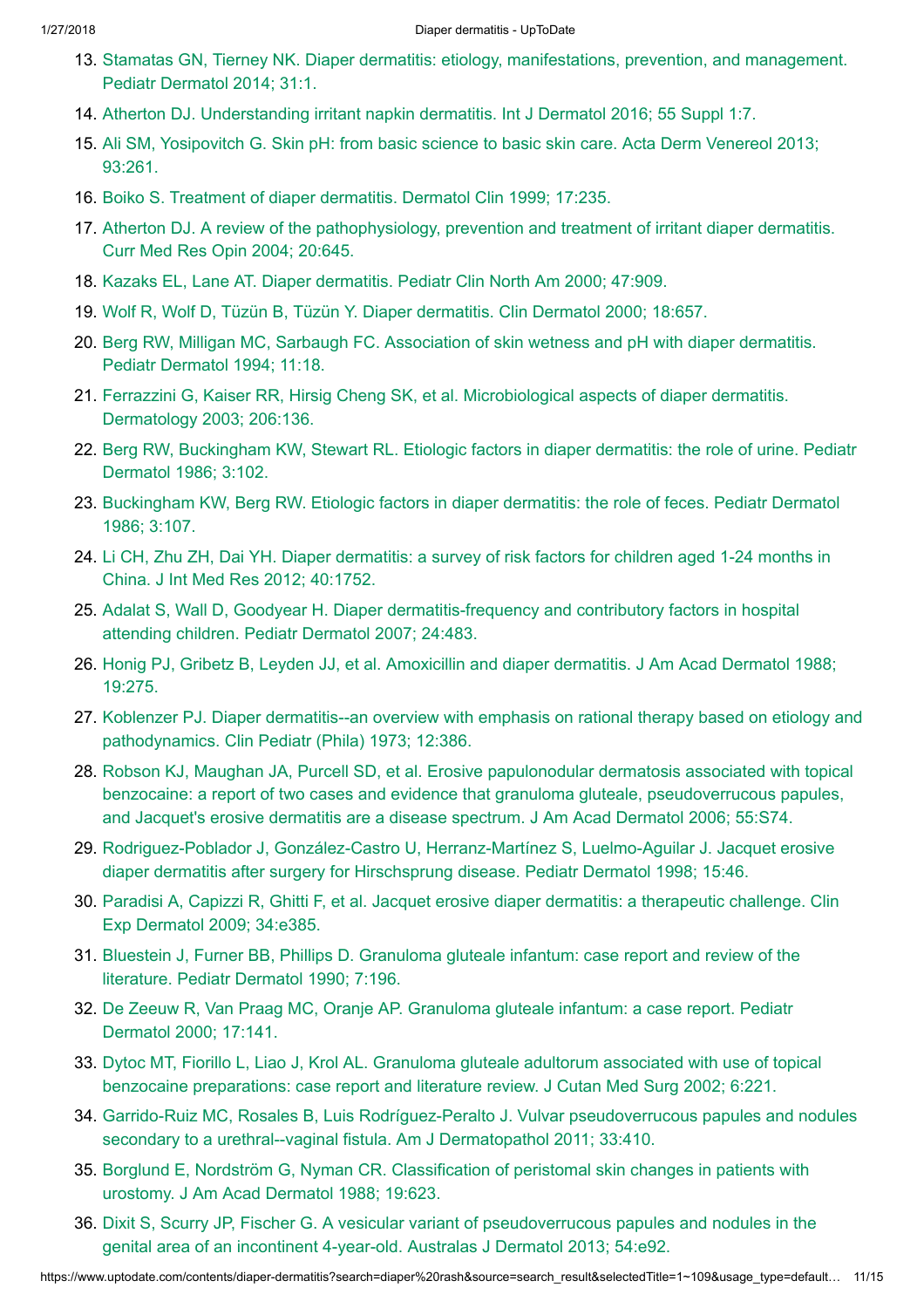- 37. Dandale A, Dhurat R, Ghate S. [Perianal pseudoverrucous](https://www.uptodate.com/contents/diaper-dermatitis/abstract/37) papules and nodules. Indian J Sex Transm Dis 2013; 34:44.
- 38. Coppo P, Salomone R. Pseudoverrucous papules: an aspect of incontinence in children. J Eur Acad [Dermatol Venereol 2002;](https://www.uptodate.com/contents/diaper-dermatitis/abstract/38) 16:409.
- 39. Goldberg NS, Esterly NB, Rothman KF, et al. [Perianal pseudoverrucous](https://www.uptodate.com/contents/diaper-dermatitis/abstract/39) papules and nodules in children. Arch Dermatol 1992; 128:240.
- 40. Maruani A, Lorette G, Barbarot S, et al. Re-emergence of papulonodular napkin dermatitis with use of reusable diapers: report of 5 cases. Eur J [Dermatol 2013;](https://www.uptodate.com/contents/diaper-dermatitis/abstract/40) 23:246.
- 41. [Harfmann](https://www.uptodate.com/contents/diaper-dermatitis/abstract/41) K, Chen AY, Witman P. Bullous diaper dermatitis with cloth diaper use. Pediatr Dermatol 2017; 34:e309.
- 42. Weston WL, Lane AT, Weston JA. Diaper [dermatitis:](https://www.uptodate.com/contents/diaper-dermatitis/abstract/42) current concepts. Pediatrics 1980; 66:532.
- 43. Shin HT. Diaper dermatitis that does not quit. [Dermatol Ther](https://www.uptodate.com/contents/diaper-dermatitis/abstract/43) 2005; 18:124.
- 44. Brilliant LC. [Perianal streptococcal dermatitis.](https://www.uptodate.com/contents/diaper-dermatitis/abstract/44) Am Fam Physician 2000; 61:391.
- 45. Kokx NP, Comstock JA, Facklam RR. [Streptococcal perianal disease](https://www.uptodate.com/contents/diaper-dermatitis/abstract/45) in children. Pediatrics 1987; 80:659.
- 46. Barzilai A, Choen HA. Isolation of group A [streptococci from](https://www.uptodate.com/contents/diaper-dermatitis/abstract/46) children with perianal cellulitis and from their siblings. Pediatr Infect Dis J 1998; 17:358.
- 47. Clegg HW, Giftos PM, Anderson WE, et al. [Clinical Perineal Streptococcal Infection](https://www.uptodate.com/contents/diaper-dermatitis/abstract/47) in Children: Epidemiologic Features, Low Symptomatic Recurrence Rate after Treatment, and Risk Factors for Recurrence. J Pediatr 2015; 167:687.
- 48. Van Gysel D. Infections and skin diseases mimicking diaper dermatitis. Int J [Dermatol 2016;](https://www.uptodate.com/contents/diaper-dermatitis/abstract/48) 55 Suppl 1:10.
- 49. Tüzün Y, Wolf R, Bağlam S, Engin B. Diaper (napkin) dermatitis: A fold (intertriginous) dermatosis. Clin [Dermatol 2015;](https://www.uptodate.com/contents/diaper-dermatitis/abstract/49) 33:477.
- 50. Liptak GS. Diaper Rash. In: Primary Pediatric Care, 4th ed, Hoekelman RA (Ed), Mosby, St. Louis 200 1. p.1457.
- 51. Yu J, Treat J, Chaney K, Brod B. Potential Allergens in Disposable Diaper Wipes, Topical Diaper Preparations, and Disposable Diapers: Under-recognized Etiology of Pediatric [Perineal Dermatitis.](https://www.uptodate.com/contents/diaper-dermatitis/abstract/51) Dermatitis 2016; 27:110.
- 52. Jacob SE, Herro EM, Guide S, et al. Allergic contact [dermatitis](https://www.uptodate.com/contents/diaper-dermatitis/abstract/52) to Pampers Drymax. Pediatr Dermatol 2012; 29:672.
- 53. Smith WJ, Jacob SE. The role of allergic contact dermatitis in diaper [dermatitis.](https://www.uptodate.com/contents/diaper-dermatitis/abstract/53) Pediatr Dermatol 2009; 26:369.
- 54. Chang MW, Nakrani R. Six children with allergic contact dermatitis to [methylisothiazolinone](https://www.uptodate.com/contents/diaper-dermatitis/abstract/54) in wet wipes (baby wipes). Pediatrics 2014; 133:e434.
- 55. Watanabe M, Tabata N, Tagami H. Explosive diaper pustular psoriasis. Pediatr [Dermatol 2002;](https://www.uptodate.com/contents/diaper-dermatitis/abstract/55) 19:564.
- 56. Darmstadt GL, Schmidt CP, Wechsler DS, et al. Dermatitis as a presenting sign of cystic fibrosis. Arch [Dermatol 1992;](https://www.uptodate.com/contents/diaper-dermatitis/abstract/56) 128:1358.
- 57. Higuchi R, [Mizukoshi M,](https://www.uptodate.com/contents/diaper-dermatitis/abstract/57) Koyama H, et al. Intractable diaper dermatitis as an early sign of biotin deficiency. Acta Paediatr 1998; 87:228.
- 58. Baer EL, Davies MW, [Easterbrook](https://www.uptodate.com/contents/diaper-dermatitis/abstract/58) KJ. Disposable nappies for preventing napkin dermatitis in infants. Cochrane Database Syst Rev 2006; :CD004262.
- 59. Boiko S. Making rash [decisions](https://www.uptodate.com/contents/diaper-dermatitis/abstract/59) in the diaper area. Pediatr Ann 2000; 29:50.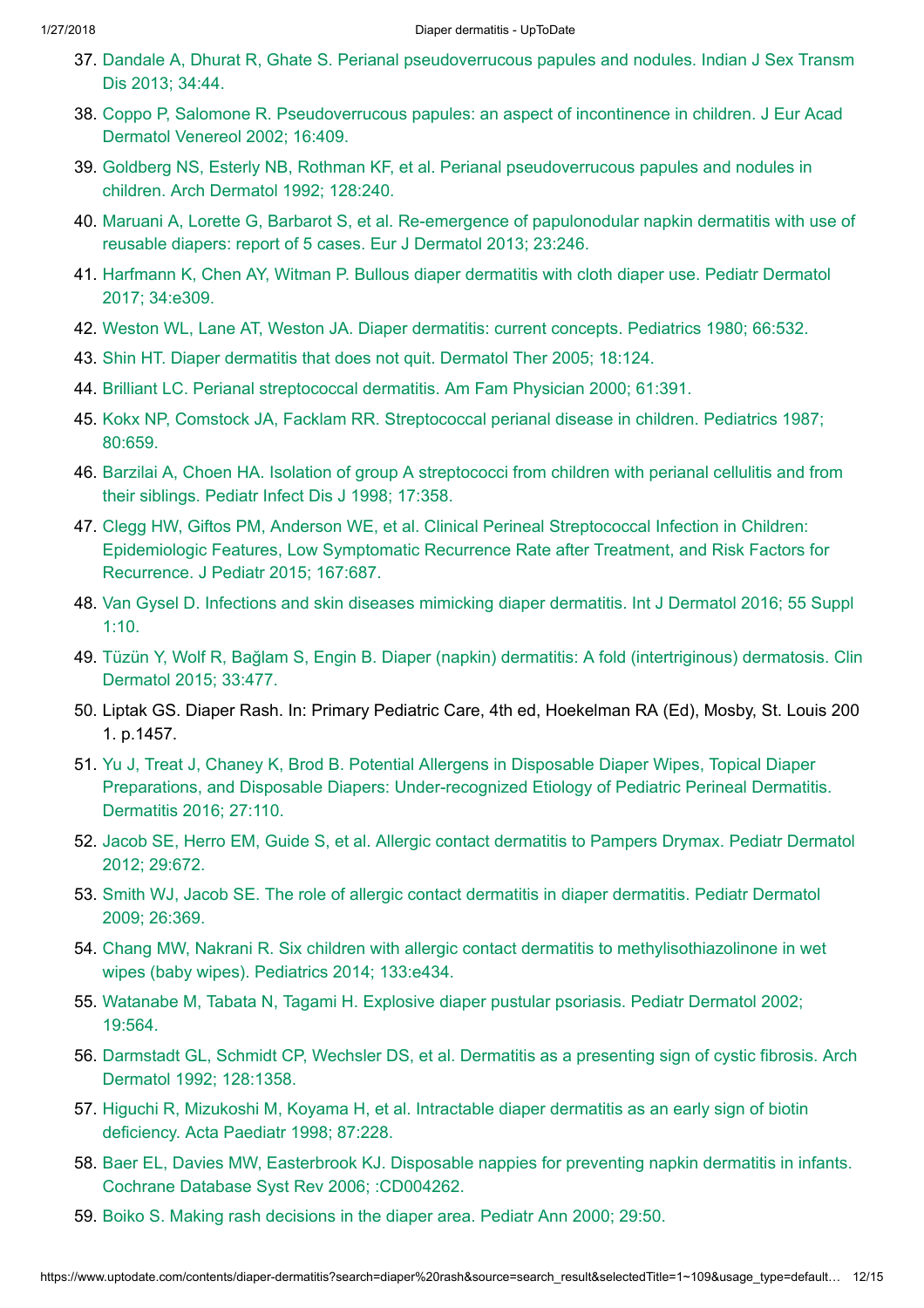- 60. Odio M, [Friedlander](https://www.uptodate.com/contents/diaper-dermatitis/abstract/60) SF. Diaper dermatitis and advances in diaper technology. Curr Opin Pediatr 2000; 12:342.
- 61. Schuman AJ. Disposable diapers? Definitely! [Contemporary](https://www.uptodate.com/contents/diaper-dermatitis/abstract/61) Pediatr 1997; 14:131.
- 62. Baldwin S, Odio MR, Haines SL, et al. Skin benefits from continuous topical administration of a zinc oxide/petrolatum formulation by a novel disposable diaper. J Eur Acad [Dermatol Venereol 2001;](https://www.uptodate.com/contents/diaper-dermatitis/abstract/62) 15 Suppl 1:5.
- 63. Odio MR, O'Connor RJ, Sarbaugh F, Baldwin S. Continuous [topical administration](https://www.uptodate.com/contents/diaper-dermatitis/abstract/63) of a petrolatum formulation by a novel disposable diaper. 2. Effect on skin condition. Dermatology 2000; 200:238.
- 64. Lane AT, Rehder PA, Helm K. Evaluations of diapers containing absorbent gelling material with [conventional disposable](https://www.uptodate.com/contents/diaper-dermatitis/abstract/64) diapers in newborn infants. Am J Dis Child 1990; 144:315.
- 65. Prasad HR, [Srivastava](https://www.uptodate.com/contents/diaper-dermatitis/abstract/65) P, Verma KK. Diapers and skin care: merits and demerits. Indian J Pediatr 2004; 71:907.
- 66. Counts J, Weisbrod A, Yin S. Common Diaper Ingredient Questions: Modern Disposable Diaper Materials Are Safe and [Extensively](https://www.uptodate.com/contents/diaper-dermatitis/abstract/66) Tested. Clin Pediatr (Phila) 2017; 56:23S.
- 67. Humphrey S, Bergman JN, Au S. [Practical management](https://www.uptodate.com/contents/diaper-dermatitis/abstract/67) strategies for diaper dermatitis. Skin Therapy Lett 2006; 11:1.
- 68. Davies MW, Dore AJ, Perissinotto KL. [Topical vitamin](https://www.uptodate.com/contents/diaper-dermatitis/abstract/68) A, or its derivatives, for treating and preventing napkin dermatitis in infants. Cochrane Database Syst Rev 2005; :CD004300.
- 69. Markham T, Kennedy F, Collins P. [Topical sucralfate](https://www.uptodate.com/contents/diaper-dermatitis/abstract/69) for erosive irritant diaper dermatitis. Arch Dermatol 2000; 136:1199.
- 70. Semiz S, Balci YI, Ergin S, et al. Two cases of Cushing's syndrome due to overuse of topical steroid in the diaper area. Pediatr [Dermatol 2008;](https://www.uptodate.com/contents/diaper-dermatitis/abstract/70) 25:544.
- 71. Ozon A, Cetinkaya S, Alikasifoglu A, et al. Inappropriate use of potent [topical glucocorticoids](https://www.uptodate.com/contents/diaper-dermatitis/abstract/71) in infants. J Pediatr Endocrinol Metab 2007; 20:219.
- 72. Buluş AD, Andıran N, Koçak M. Cushing's syndrome: hidden risk in usage of [topical corticosteroids.](https://www.uptodate.com/contents/diaper-dermatitis/abstract/72) J Pediatr Endocrinol Metab 2014; 27:977.
- 73. Tempark T, Phatarakijnirund V, [Chatproedprai S,](https://www.uptodate.com/contents/diaper-dermatitis/abstract/73) et al. Exogenous Cushing's syndrome due to topical corticosteroid application: case report and review literature. Endocrine 2010; 38:328.
- 74. Jevalikar G, Sharma O. Exogenous Cushing Syndrome due to [Topical Clobetasone](https://www.uptodate.com/contents/diaper-dermatitis/abstract/74) use for Diaper Rash. Indian Pediatr 2016; 53:76.
- 75. Spraker MK, Gisoldi EM, Siegfried EC, et al. [Topical miconazole](https://www.uptodate.com/contents/diaper-dermatitis/abstract/75) nitrate ointment in the treatment of diaper dermatitis complicated by candidiasis. Cutis 2006; 77:113.
- 76. Eichenfield LF, Bogen ML. Absorption and efficacy of miconazole nitrate 0.25% ointment in infants with diaper dermatitis. J Drugs [Dermatol 2007;](https://www.uptodate.com/contents/diaper-dermatitis/abstract/76) 6:522.
- 77. Bonifaz A, [Tirado-Sánchez](https://www.uptodate.com/contents/diaper-dermatitis/abstract/77) A, Graniel MJ, et al. The efficacy and safety of sertaconazole cream (2 %) in diaper dermatitis candidiasis. Mycopathologia 2013; 175:249.
- 78. Concannon P, Gisoldi E, Phillips S, Grossman R. Diaper dermatitis: a therapeutic dilemma. Results of a double-blind placebo controlled trial of miconazole nitrate 0.25%. Pediatr [Dermatol 2001;](https://www.uptodate.com/contents/diaper-dermatitis/abstract/78) 18:149.
- 79. Farahani LA, Ghobadzadeh M, Yousefi P. Comparison of the effect of human milk and topical hydrocortisone 1% on diaper dermatitis. Pediatr [Dermatol 2013;](https://www.uptodate.com/contents/diaper-dermatitis/abstract/79) 30:725.
- 80. Gozen D, Caglar S, Bayraktar S, Atici F. Diaper dermatitis care of [newborns](https://www.uptodate.com/contents/diaper-dermatitis/abstract/80) human breast milk or barrier cream. J Clin Nurs 2014; 23:515.
- 81. Silver P, Sagy M, Rubin L. [Respiratory](https://www.uptodate.com/contents/diaper-dermatitis/abstract/81) failure from corn starch aspiration: a hazard of diaper changing. Pediatr Emerg Care 1996; 12:108.
- 82. Deadly [diapers.](https://www.uptodate.com/contents/diaper-dermatitis/abstract/82) Br Med J 1970; 2:314.